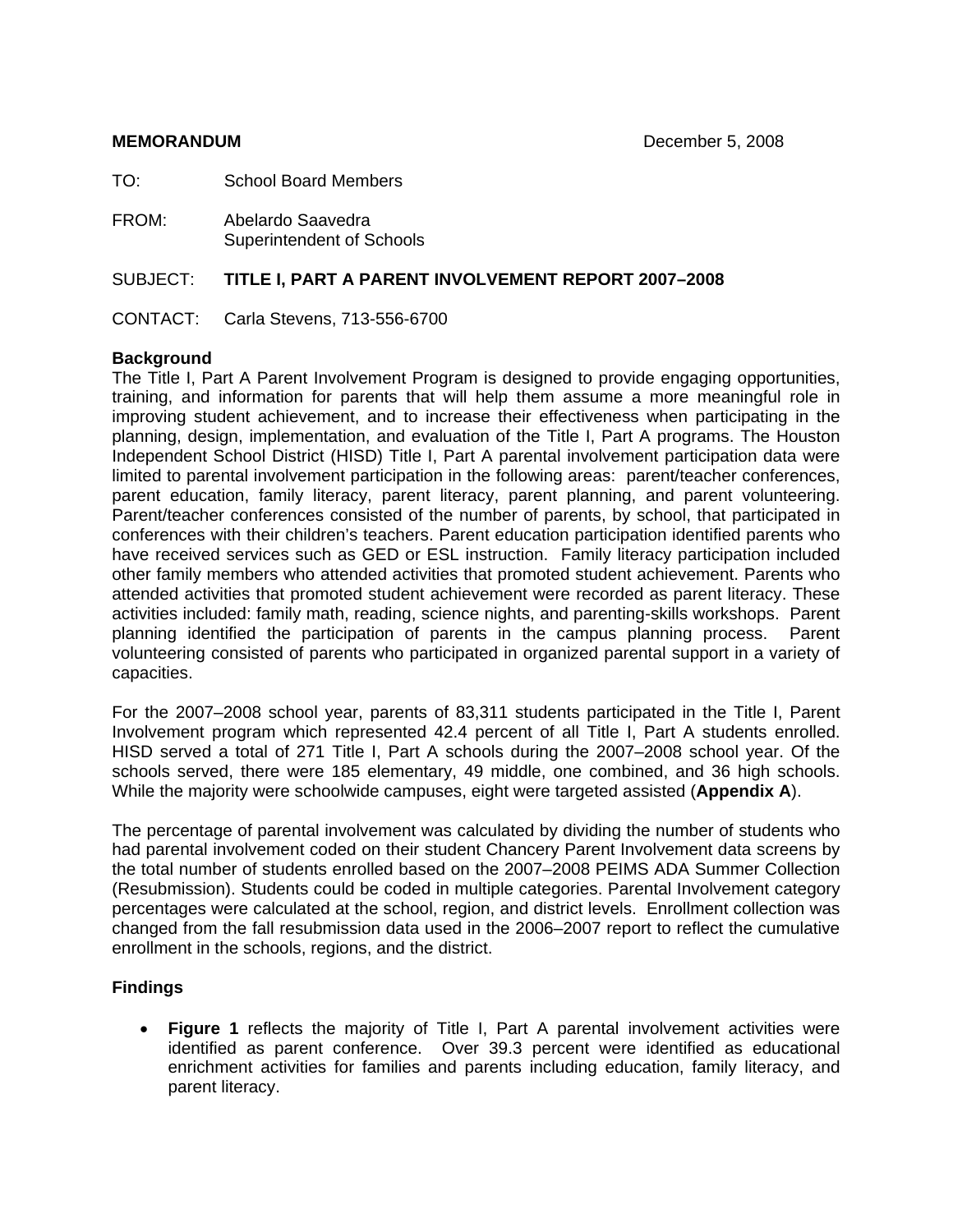- In the area of parent conferencing, the South Region exceeded all regions with 90.6 percent. The Central Region exceeded the other regions in family literacy (20.2 percent) and parent literacy (13.5 percent). The East Region exceeded in education (24.6 percent). The Alternative Region exceeded in planning (36.3 percent) and in volunteering (20.8 percent) (**Figure 2 and Appendix A**).
- When looking at the specific types of parental involvement at the district and regional levels, it is apparent that the conference was the main form of involvement. The lowest areas of participation were parent literacy and planning (9.2 and 9.6 percent, respectively) (Appendix A).
- Mary Scroggins Elementary School and T. H. Rogers Middle School had the highest level of parental involvement participation (98.5 percent). Several schools showed no parental involvement participation (**Appendix B**).
- An extraction of data from the Chancery Student Management System (SMS) indicated that 258 campuses showed parental involvement data. Chancery allows the user to code a student's record whose parents have been involved. Additionally, the user is then encouraged to identify how the parent was involved. In many cases, this action was not exercised. The following schools did not indicate any parental coding:

#### **Elementary**

- Rufus Cage  **Accept Rhoads** Joseph Rhoads
- Lucile Gregg  **TSU Charter**

- Kandy Stripe Academy

#### **Middle**

- Briarmeadow
- Project Chrysalis
- $-W.A.L.I.P.P.$
- Additionally, the following schools coded at least one parent being involved, but did not code the activity in which the parent participated.

#### **Elementary**

- Bellfort Academy
- Highland Heights
- Walnut Bend

#### **Middle**

- Thomas Edison
- **High**
- East Early College
- Liberty

## **Conclusion**

Overall, Title I student enrollment during the 2007–2008 school year was 196,274. Of this number, 83,311 students' parents participated in parent involvement activities which reflects a rate of 42.4 percent. Compared to the 2006–2007 school year, the number of students with parents involved increased; however, the increase was not reflected in the parent involvement categories. Although, there were increases in parent education (1.0 percent) and parent literacy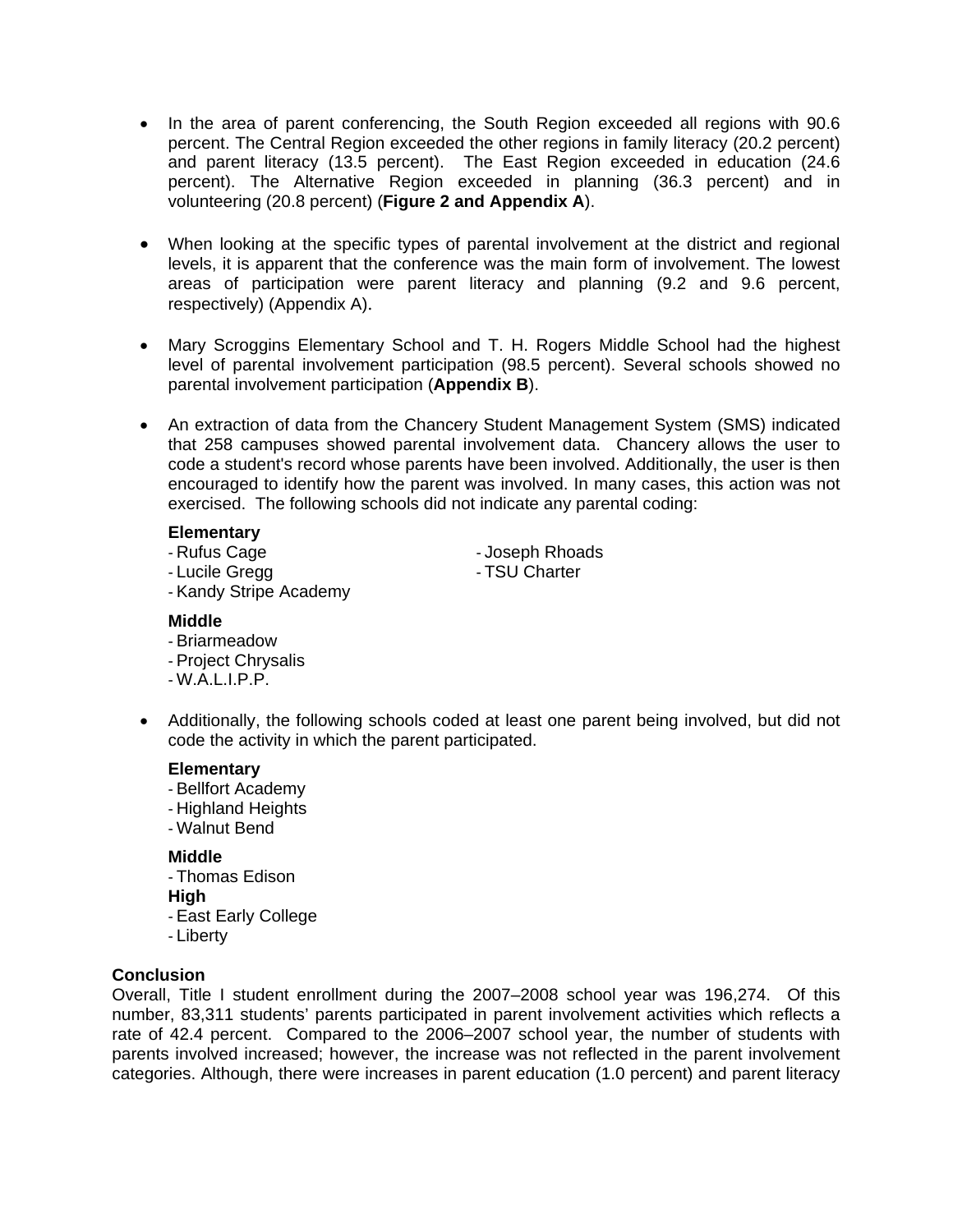(0.1 percent), these gains did not account for the higher total number of students whose parents were involved during the 2007–2008 school year, compared to 2006–2007.

The Title I Districtwide percentage rates in all the categories, except conferencing, appeared to be low. The Central Region schools led in the area of family literacy (20.2 percent) and parent literacy (13.5 percent).

#### **Recommendations**

Additional attention should be considered for parent literacy programs. Based on the percentage of limited English proficient students in HISD, 29.7 percent, there is a substantial need for schools to offer such programs.

Parental planning with the schools appears to require more effort. Increasing parental planning activities can increase parents' support of the children and the success of the school.

Additionally, attention is required to ensure that the Title I, Part A Parent Involvement Program elements are completely coded. Approximately one quarter of the students coded with parental involvement did not have codes for specific activities.

Should you have any further questions, please contact my office or Carla Stevens in Research and Accountability at (713) 556-6700.

Abel de Spervedre

**Attachments** 

cc: Superintendent's Direct Reports Regional Superintendents Executive Principals **Principals** Noelia Garza Pamela Evans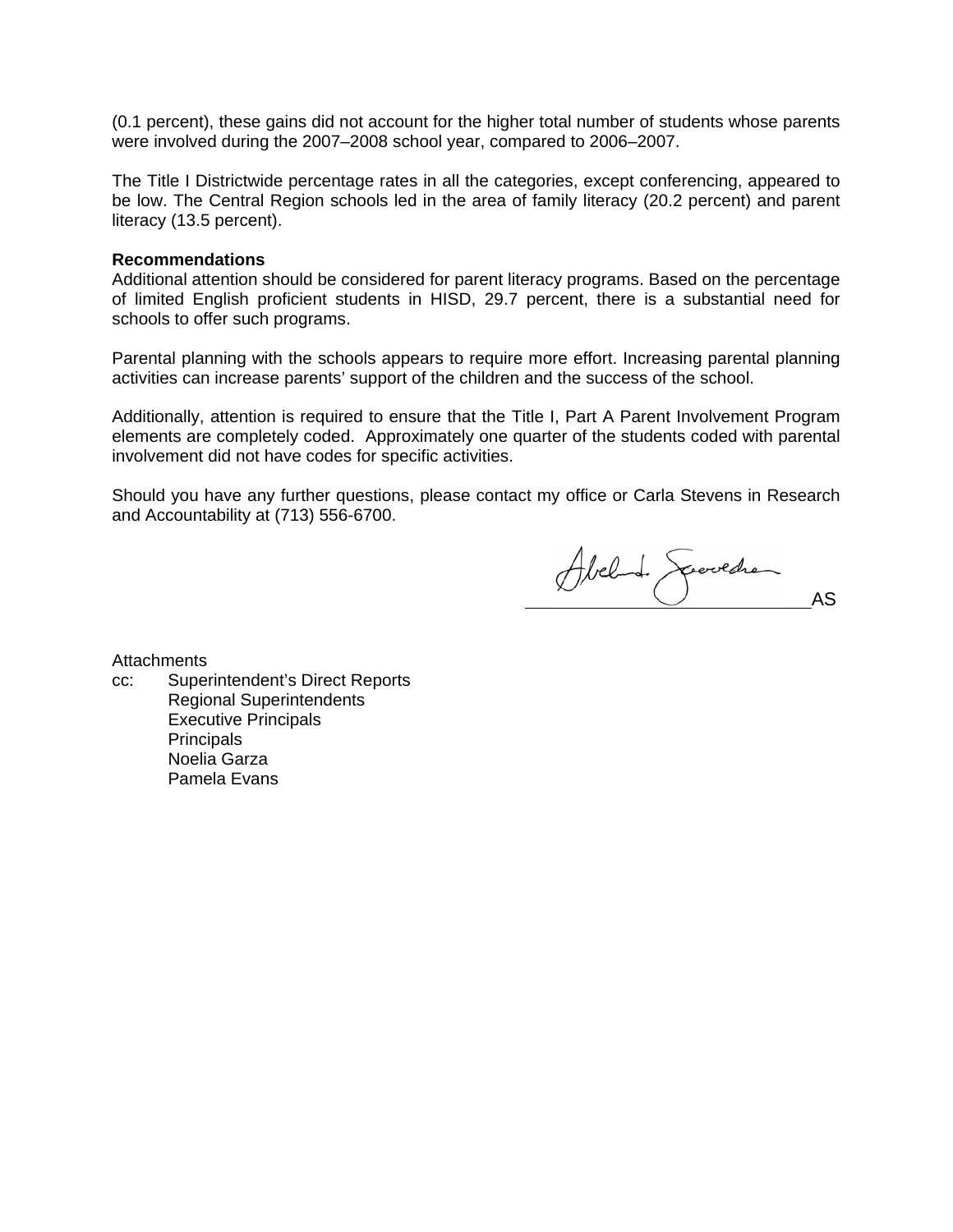





Figure 2. HISD Title I, Part A parental involvement by region 2007–2008.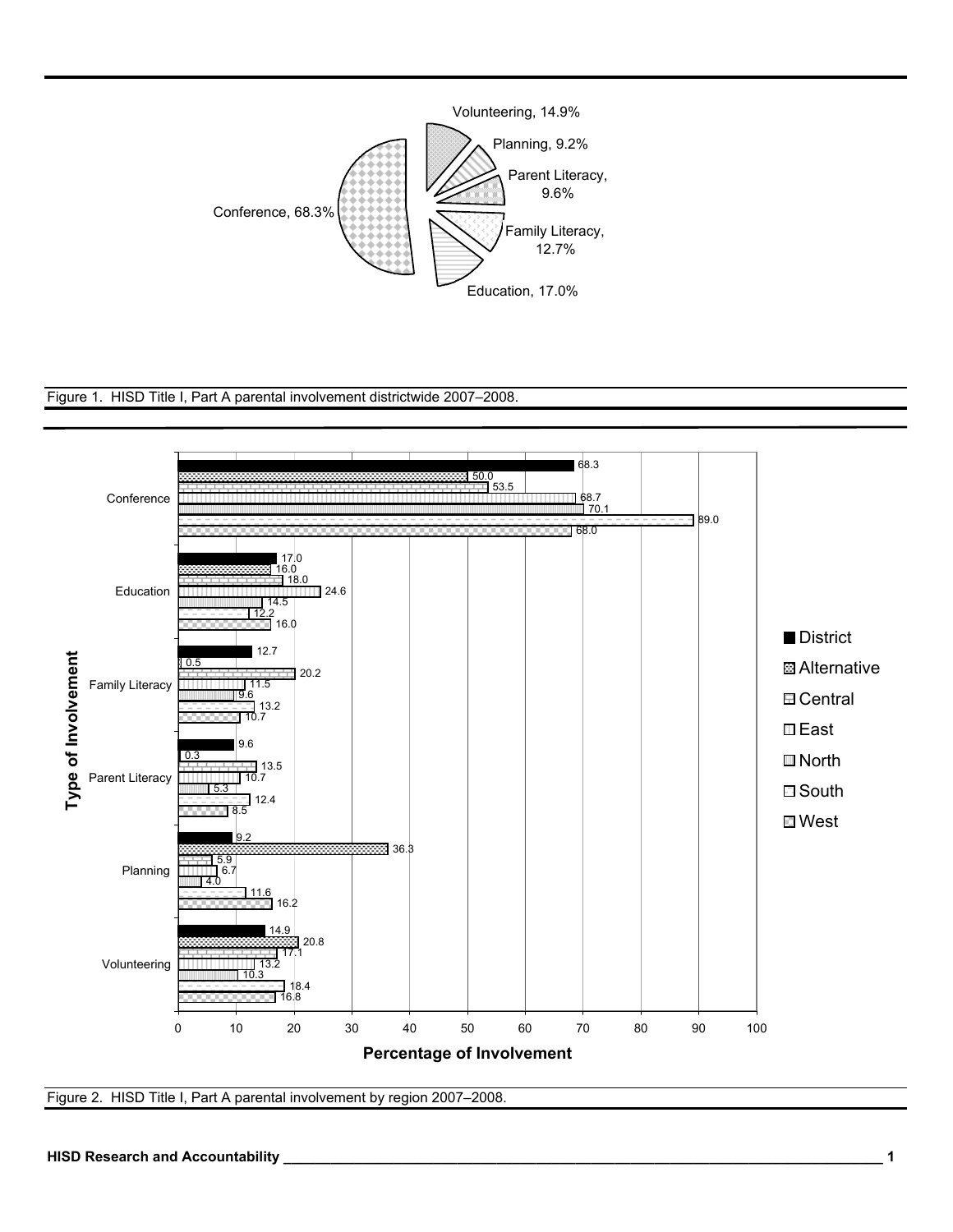# **Appendix A2006–2007 and 2007–2008 HISD Title I, Part A Parental Involvement Participation, District and Regions**

| Region              | Enrolled (N) * |         | Students with Parental |        |                 | Students with Parental |            |      |           |      |      |                 | Parental Involvement Categories % ** |      |          |      |      |              |
|---------------------|----------------|---------|------------------------|--------|-----------------|------------------------|------------|------|-----------|------|------|-----------------|--------------------------------------|------|----------|------|------|--------------|
|                     |                |         | Involvement (N)        |        | Involvement (%) |                        | Conference |      | Education |      |      | Family Literacy | Parent Literacy                      |      | Planning |      |      | Volunteering |
|                     | 2007           | 2008    | 2007                   | 2008   | 2007            | 2008                   | 2007       | 2008 | 2007      | 2008 | 2007 | 2008            | 2007                                 | 2008 | 2007     | 2008 | 2007 | 2008         |
| Alternative         | 4,916          | 6.750   | 461                    | 40C    | 9.4             | 50                     | 80.5       | 50.0 | 15.9      | 16.0 | 35.2 | 0.5             | 0.0                                  | 0.3  | 10.5     | 36.3 | 16.3 | 20.8         |
| Central             | 34,942         | 35,645  | 12,880                 | 16,504 | 36.9            | 46.3                   | 55.7       | 53.5 | 16.3      | 18.0 | 9.4  | 20.2            | 5.6                                  | 13.5 | 11.6     | 5.9  | 13.6 | 17.1         |
| East                | 32,566         | 34,454  | 14,096                 | 14,394 | 43.3            | 41.8                   | 67.0       | 68.7 | 10.8      | 24.6 | 7.6  | 11.5            | 4.8                                  | 10.7 | 3.3      | 6.7  | 12.2 | 13.2         |
| North               | 39,985         | 41,374  | 13,709                 | 19,500 | 34.3            | 47.1                   | 84.6       | 70.1 | 11.4      | 14.5 | 11.9 | 9.6             | 9.5                                  | 5.3  | 6.1      | 4.0  | 16.4 | 10.3         |
| South               | 28,346         | 30,690  | 7,225                  | 10,380 | 25.5            | 33.8                   | 66.4       | 89.0 | 25.7      | 12.2 | 26.8 | 13.2            | 27.0                                 | 12.4 | 20.0     | 11.6 | 34.1 | 18.4         |
| West                | 45,656         | 47,361  | 21,729                 | 22,133 | 47.6            | 46.7                   | 70.3       | 68.0 | 15.3      | 16.0 | 8.0  | 10.7            | 9.2                                  | 8.5  | 9.2      | 16.2 | 11.1 | 16.8         |
| <b>Districtwide</b> | 186,411        | 196,274 | 70,100                 | 83,311 | 37.6            | 42.4                   | 70.8       | 68.3 | 16.0      | 17.0 | 16.6 | 12.7            | 9.5                                  | 9.6  | 10.2     | 9.2  | 17.4 | 14.9         |

Source: 2006–2007 PEIMS Fall Collection (Resubmission), 2007–2008 PEIMS ADA Summer Collection (Resubmission), and Chancery Title I Parental Involvement Data 2006–2007 and 2007–2008

**This report only includes Title I schools.**

\* Enrollment based on students in Title I schools.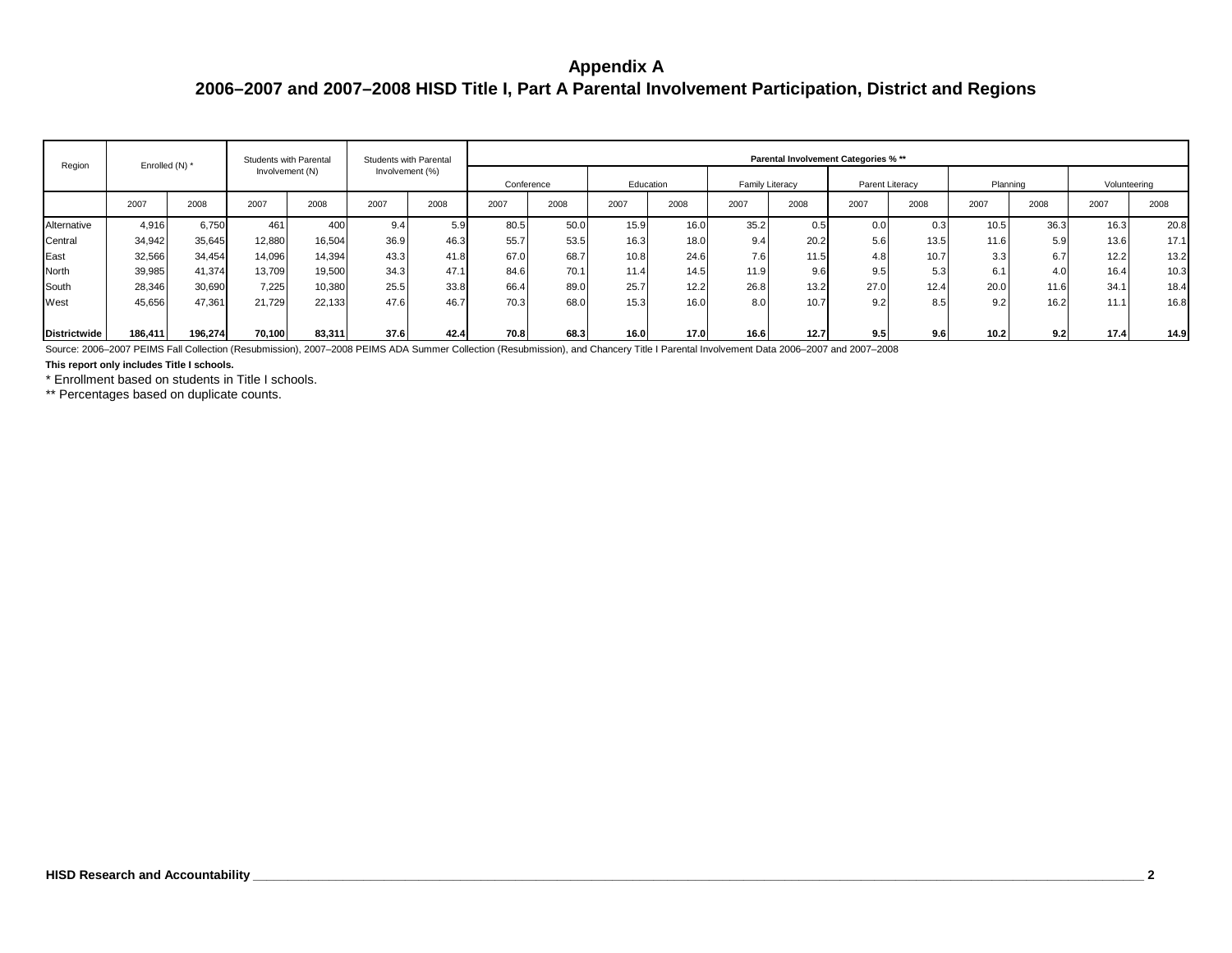| Region      | School Name                           | Enrolled (N) * |       | Students with Parental |                | Students with Parental |      |                  |       |           |       |                 |      | Parental Involvement Categories % ** |      |      |                 |              |      |
|-------------|---------------------------------------|----------------|-------|------------------------|----------------|------------------------|------|------------------|-------|-----------|-------|-----------------|------|--------------------------------------|------|------|-----------------|--------------|------|
|             |                                       |                |       | Involvement (N)        |                | Involvement (%)        |      | Conference       |       | Education |       | Family Literacy |      | Parent Literacy                      |      |      | Planning        | Volunteering |      |
| Alternative |                                       | 2007           | 2008  | 2007                   | 2008           | 2007                   | 2008 | 2007             | 2008  | 2007      | 2008  | 2007            | 2008 | 2007                                 | 2008 | 2007 | 2008            | 2007         | 2008 |
|             | <b>ALTA</b>                           | 451            | 603   |                        | 33             | 0.0                    | 5.5  | 0.0              | 6.1   | 0.0       | 3.0   | 0.0             | 0.0  | 0.0                                  | 0.0  | 0.0  | 0.0             | 0.0          | 0.0  |
|             | Carter Career Center                  | 158            | 203   | 81                     | 46             | 51.3                   | 22.7 | 1.2              | 37.0  | 0.0       | 0.0   | 0.0             | 0.0  | 0.0                                  | 2.2  | 0.0  | 0. <sub>C</sub> | 0.0          | 0.0  |
|             | CLC                                   | 481            | 637   |                        | 3 <sup>0</sup> | 1.9                    | 4.7  | 11.1             | 53.3  | 88.9      | 0.0   | 0.0             | 0.0  | 0.0                                  | 0.0  | 0.0  | 0.0             | 0.0          | 0.0  |
|             | CLC (Secondary Campus)                | 206            | 121   |                        |                | 1.5                    | 4.1  | 66.7             | 100.0 | 33.3      | 0.0   | 0.0             | 0.0  | 0.0                                  | 0.0  | 0.0  | 0.0             | 0.0          | 0.0  |
|             | Dominion Academy                      | 115            | 83    |                        |                |                        | 6.0  | 0.0              | 100.0 | 0.0       | 0.0   | 0.0             | 0.0  | 0.0                                  | 0.0  | 0.0  | 0. <sub>C</sub> | 0.0          | 0.0  |
|             | <b>Energized for Excellence ECC</b>   | 883            | 1,164 |                        | 81             |                        | 7.0  | 100.0            | 35.8  | 0.0       | 38.3  | 100.0           | 0.0  | 0.0                                  | 0.0  | 0.0  | 97.5            | 0.0          | 35.8 |
|             | Energized for Excellence Academy El.  | 840            | 196   | 163                    | 11             | 19.4                   | 5.6  | 99.4             | 100.0 | 3.7       | 100.0 | 100.0           | 0.0  | 0.0                                  | 0.0  | 0.0  | 100.0           | 9.8          | 9.1  |
|             | Energized for Excellence Academy Mdl. | 157            | 1,065 |                        | 75             | 0.6                    | 7.0  | 100.0            | 9.3   | 0.0       | 26.7  | 100.0           | 2.7  | 0.0                                  | 0.0  | 0.0  | 73.3            | 0.0          | 70.7 |
|             | <b>Harper Alternative</b>             | 61             | 140   | 28                     | 68             | 45.9                   | 48.6 | 100.0            | 95.6  | 0.0       | 0.0   | 0.0             | 0.0  | 0.0                                  | 0.0  | 0.0  | 0.0             | 0.0          | 0.0  |
|             | Kandy Stripe Academy                  | 30             | 341   |                        |                | 0.0                    | 0.0  | 0.0              | 0.0   | 0.0       | 0.0   | 0.0             | 0.0  | 0.0                                  | 0.0  | 0.0  | 0.0             | 0.0          | 0.0  |
|             | Pleasant Hill El                      | 257            | 130   |                        |                | 0.4                    | 3.1  | 0.0              | 100.0 | 0.0       | 0.0   | 0.0             | 0.0  | 0.0                                  | 0.0  | 0.0  | 0.0             | 0.0          | 0.0  |
|             | Pro-Vision                            | 89             | 108   | 29                     | 31             | 32.6                   | 28.7 | 79.3             | 96.8  | 37.9      | 0.0   | 0.0             | 0.0  | 0.0                                  | 0.0  | 0.0  | 0.0             | 44.8         | 0.0  |
|             | St. John's Academy                    | 80             | 117   | 56                     |                | 70.0                   | 6.0  | 100.0            | 85.7  | 94.6      | 0.0   | 0.0             | 0.0  | 0.0                                  | 0.0  | 92.9 | 0.0             | 92.9         | 0.0  |
|             | <b>TSU Charter Lab School</b>         |                | 142   |                        |                |                        | 0.0  | 0.0              | 0.0   | 0.0       | 0.0   | 0.0             | 0.0  | 0.0                                  | 0.0  | 0.0  | 0.0             | 0.0          | 0.0  |
|             | WALIPP Mdl.                           | 106            | 112   |                        |                |                        | 0.0  | 0.0              | 0.0   | 0.0       | 0.0   | 0.0             | 0.0  | 0.0                                  | 0.0  | 0.0  | 0.0             | 0.0          | 0.0  |
|             | Young Learners                        | 816            | 1,404 | 84                     |                | 10.3                   | 0.1  | 100.0            | 50.0  | 0.0       | 50.0  | 0.0             | 0.0  | 0.0                                  | 0.0  | 0.0  | 0.0             | 0.0          | 0.0  |
|             | Young Scholars                        | 186            | 184   |                        |                | 0.0                    | 1.11 | 0.0 <sub>1</sub> | 100.0 | 0.0       | 0.0   | 0.0             | 0.0  | 0.0                                  | 0.0  | 0.0  | 0.0             | 0.0          | 0.0  |
|             | <b>Region Total</b>                   | 4,916          | 6,750 | 461                    | 400            | 9.4                    | 5.9  | 80.5             | 50.0  | 15.9      | 16.0  | 35.2            | 0.5  | 0.0                                  | 0.3  | 10.5 | 36.3            | 16.3         | 20.8 |

Source: 2006 Source: 2006–2007 PEIMS Fall Collection (Resubmission), 2007–2008 PEIMS ADA Summer Collection (Resubmission), and Chancery Title I Parental Involvement Data 2006–2007 and 2007–2008

**This report only includes Title I schools.**

\* Enrollment based on students in Title I schools.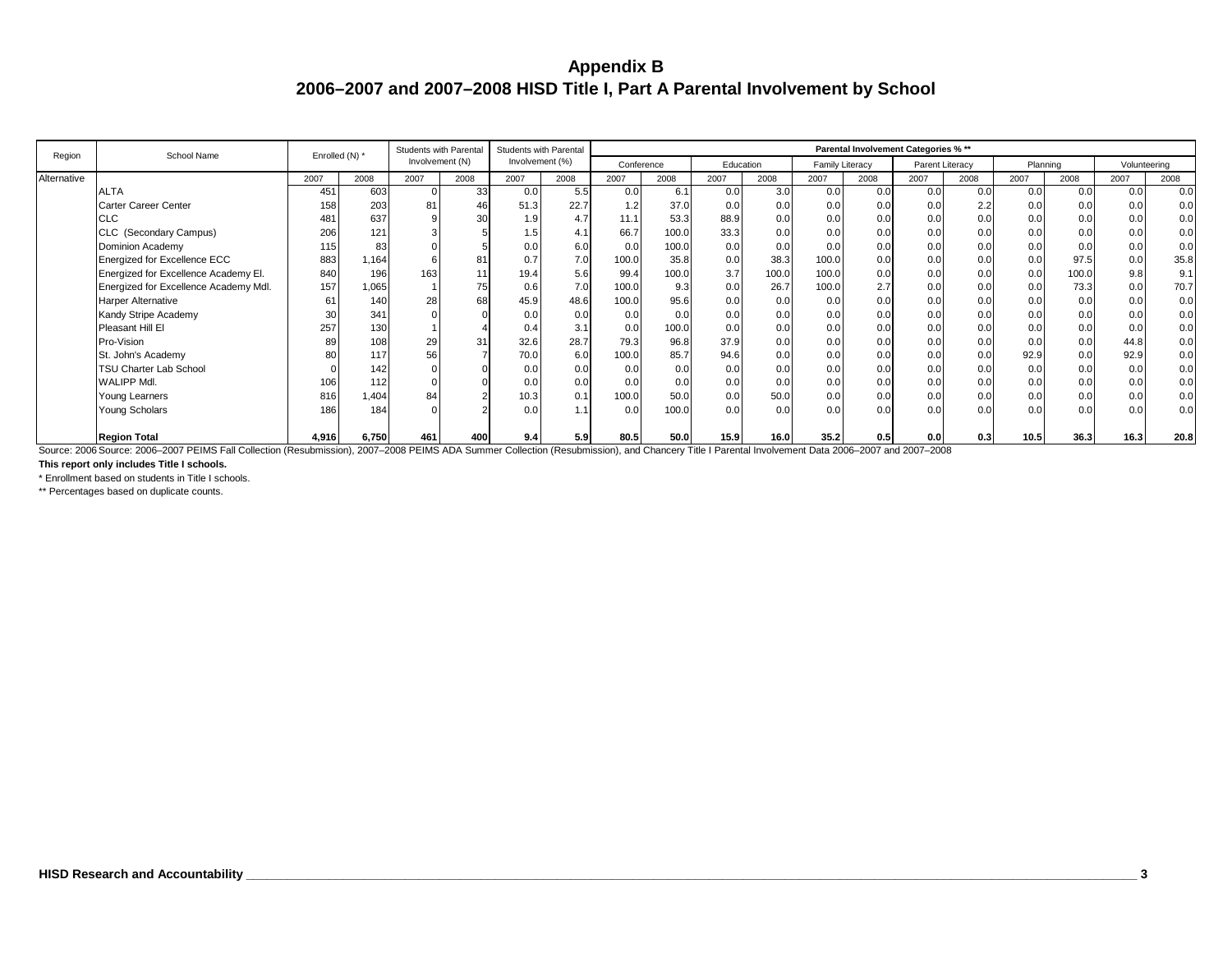| Region  | School Name            | Enrolled (N) * |       | <b>Students with Parental</b> |       | <b>Students with Parental</b> |      |            |       |       |           |                        |       | Parental Involvement Categories % ** |       |      |          |              |       |
|---------|------------------------|----------------|-------|-------------------------------|-------|-------------------------------|------|------------|-------|-------|-----------|------------------------|-------|--------------------------------------|-------|------|----------|--------------|-------|
|         |                        |                |       | Involvement (N)               |       | Involvement (%)               |      | Conference |       |       | Education | <b>Family Literacy</b> |       | Parent Literacy                      |       |      | Planning | Volunteering |       |
| Central |                        | 2007           | 2008  | 2007                          | 2008  | 2007                          | 2008 | 2007       | 2008  | 2007  | 2008      | 2007                   | 2008  | 2007                                 | 2008  | 2007 | 2008     | 2007         | 2008  |
|         | Benbrook               | 507            | 544   | 253                           | 395   | 49.9                          | 72.6 | 99.6       | 92.4  | 0.4   | 0.5       | 0.0                    | 40.8  | 0.4                                  | 1.8   | 0.4  | 2.3      | 0.4          | 15.9  |
|         | <b>Black Mdl.</b>      | 676            | 632   | 3                             | 26    | 0.4                           | 4.1  | 100.0      | 100.0 | 0.0   | 0.0       | 0.0                    | 0.0   | 0.0                                  | 0.0   | 0.0  | 0.0      | 0.0          | 0.0   |
|         | Blackshear             | 386            | 353   | 94                            | 260   | 24.4                          | 73.7 | 98.9       | 96.5  | 0.0   | 0.0       | 0.0                    | 13.5  | 0.0                                  | 1.2   | 29.8 | 11.9     | 4.3          | 1.9   |
|         | Browning               | 531            | 545   | 357                           | 500   | 67.2                          | 91.7 | 75.9       | 34.2  | 29.4  | 42.0      | 0.0                    | 12.8  | 6.4                                  | 0.0   | 0.0  | 1.8      | 0.0          | 0.8   |
|         | Clifton Mdl.           | 1,119          | 1,132 | 741                           | 954   | 66.2                          | 84.3 | 57.0       | 100.0 | 1.1   | 0.0       | 3.9                    | 0.0   | 0.8                                  | 0.0   | 4.2  | 0.0      | 1.3          | 0.0   |
|         | Crockett               | 533            | 458   | 212                           |       | 39.8                          | 0.2  | 99.1       | 100.0 | 1.9   | 0.0       | 0.9                    | 0.0   | 4.7                                  | 0.0   | 5.2  | 0.0      | 9.0          | 0.0   |
|         | Cullen Mdl             | 758            | 676   | 111                           |       | 14.6                          | 0.6  | 5.4        | 100.0 | 1.8   | 0.0       | 94.6                   | 0.0   | 0.0                                  | 0.0   | 0.0  | 0.0      | 0.0          | 0.0   |
|         | DeBakey HSHP           | 728            | 740   | 625                           |       | 85.9                          | 0.7  | 100.0      | 100.0 | 99.8  | 60.0      | 0.0                    | 0.0   | 0.0                                  | 0.0   | 99.8 | 60.0     | 15.8         | 100.0 |
|         | Dodson                 | 503            | 477   | 106                           |       | 21.1                          | 1.5  | 99.1       | 71.4  | 0.0   | 0.0       | 2.8                    | 14.3  | 0.0                                  | 14.3  | 0.0  | 0.0      | 0.9          | 0.0   |
|         | Durham                 | 479            | 483   | 24                            | 278   | 5.0                           | 57.6 | 79.2       | 76.3  | 0.0   | 0.0       | 91.7                   | 5.8   | 0.0                                  | 0.0   | 0.0  | 0.0      | 16.7         | 36.3  |
|         | Field                  | 384            | 422   | 270                           | 368   | 70.3                          | 87.2 | 100.0      | 86.4  | 95.6  | 31.8      | 8.1                    | 31.8  | 10.4                                 | 31.3  | 5.9  | 13.0     | 1.5          | 4.6   |
|         | Foster                 | 546            | 548   | 6                             |       | 1.1                           | 0.5  | 66.7       | 100.0 | 0.0   | 0.0       | 50.0                   | 0.0   | 66.7                                 | 0.0   | 0.0  | 0.0      | 0.0          | 0.0   |
|         | Garden Oaks            | 549            | 507   |                               | 94    | 0.9                           | 18.5 | 100.0      | 100.0 | 40.0  | 72.3      | 40.0                   | 74.5  | 40.0                                 | 0.0   | 0.0  | 31.9     | 40.0         | 98.9  |
|         | Gregory-Lincoln El.    | 211            | 256   | 3                             | 17    | 1.4                           | 6.6  | 66.7       | 100.0 | 0.0   | 0.0       | 0.0                    | 94.1  | 0.0                                  | 100.0 | 0.0  | 0.0      | 0.0          | 94.1  |
|         | Gregory-Lincoln Mdl.   | 335            | 333   |                               | 111   | 0.3                           | 33.3 | 0.0        | 99.1  | 0.0   | 0.0       | 0.0                    | 99.1  | 0.0                                  | 99.1  | 0.0  | 0.0      | 0.0          | 99.1  |
|         | Hamilton Mdl.          | 1,287          | 1,352 | 97                            | 385   | 7.5                           | 28.5 | 97.9       | 74.5  | 28.9  | 0.5       | 59.8                   | 66.0  | 2.1                                  | 39.0  | 4.1  | 0.0      | 1.0          | 1.6   |
|         | Hartsfield             | 355            | 343   | 220                           | 167   | 62.0                          | 48.7 | 100.0      | 98.8  | 86.4  | 72.5      | 0.9                    | 21.0  | 78.6                                 | 29.3  | 0.9  | 6.6      | 6.8          | 27.5  |
|         | Harvard                | 593            | 631   | 455                           | 596   | 76.7                          | 94.5 | 99.1       | 100.0 | 98.7  | 98.2      | 6.6                    | 98.3  | 0.0                                  | 98.3  | 1.8  | 3.7      | 10.5         | 98.2  |
|         | Helms                  | 534            | 588   | 335                           | 547   | 62.7                          | 93.0 | 16.1       | 100.0 | 10.1  | 100.0     | 4.8                    | 100.0 | 2.4                                  | 100.0 | 43.6 | 100.0    | 21.2         | 100.0 |
|         | Hogg Mdl.              | 849            | 839   | $\overline{2}$                | -6    | 0.2                           | 0.7  | 50.0       | 83.3  | 50.0  | 0.0       | 0.0                    | 0.0   | 0.0                                  | 0.0   | 0.0  | 0.0      | 0.0          | 0.0   |
|         | <b>HSLECJ HS</b>       | 674            | 644   | 111                           | 162   | 16.5                          | 25.2 | 0.0        | 0.6   | 0.0   | 0.6       | 0.0                    | 0.0   | 0.0                                  | 0.0   | 0.0  | 0.0      | 0.0          | 0.0   |
|         | International HS       | $\Omega$       | 153   | $\mathbf 0$                   | 14    | 0.0                           | 9.2  | 0.0        | 7.1   | 0.0   | 7.1       | 0.0                    | 0.0   | 0.0                                  | 0.0   | 0.0  | 0.0      | 0.0          | 7.1   |
|         | Jones, J.W.            | 321            | 340   | 226                           | 301   | 70.4                          | 88.5 | 0.4        | 34.9  | 0.0   | 1.7       | 0.0                    | 0.0   | 4.0                                  | 10.6  | 0.0  | 5.6      | 99.6         | 100.0 |
|         | Lamar HS               | 3,323          | 3,389 | 3                             | 36    | 0.1                           | 1.1  | 33.3       | 66.7  | 33.3  | 0.0       | 33.3                   | 0.0   | 33.3                                 | 0.0   | 33.3 | 0.0      | 33.3         | 0.0   |
|         | Lanier Md              | 1,327          | 1,323 | 872                           | 1,266 | 65.7                          | 95.7 | 0.2        | 0.1   | 0.2   | 0.0       | 0.0                    | 0.0   | 0.0                                  | 0.0   | 0.0  | 0.0      | 0.0          | 0.0   |
|         | Lockhart               | 478            | 481   | 138                           | 18    | 28.9                          | 3.7  | 13.8       | 72.2  | 29.7  | 0.0       | 77.5                   | 22.2  | 0.0                                  | 0.0   | 0.0  | 0.0      | 0.0          | 0.0   |
|         | Love                   | 464            | 426   | 259                           | 153   | 55.8                          | 35.9 | 98.8       | 98.0  | 0.4   | 13.7      | 0.4                    | 0.0   | 0.0                                  | 0.0   | 81.1 | 12.4     | 87.3         | 34.0  |
|         | MacArthur              | 403            | 388   | 139                           | 217   | 34.5                          | 55.9 | 92.1       | 100.0 | 0.0   | 1.4       | 12.9                   | 0.0   | 20.1                                 | 0.9   | 0.0  | 0.0      | 0.0          | 17.5  |
|         | MacGregor              | 381            | 430   | 271                           | 239   | 71.1                          | 55.6 | 67.5       | 67.4  | 36.9  | 41.8      | 0.0                    | 38.5  | 0.0                                  | 0.0   | 19.2 | 0.0      | 21.8         | 7.9   |
|         | Memorial               | 376            | 370   | 256                           | 316   | 68.1                          | 85.4 | 60.5       | 44.0  | 0.0   | 3.8       | 0.0                    | 0.0   | 0.0                                  | 0.0   | 23.0 | 5.4      | 27.3         | 15.5  |
|         | Oak Forest             | 768            | 753   | 565                           | 651   | 73.6                          | 86.5 | 98.2       | 96.5  | 6.4   | 26.9      | 30.3                   | 15.7  | 5.1                                  | 53.3  | 8.5  | 3.5      | 49.9         | 30.1  |
|         | Peck                   | 389            | 335   | 73                            |       | 18.8                          | 2.7  | 100.0      | 77.8  | 1.4   | 0.0       | 0.0                    | 11.1  | 0.0                                  | 0.0   | 5.5  | 11.1     | 21.9         | 11.1  |
|         | Poe                    | 715            | 740   | 537                           | 695   | 75.1                          | 93.9 | 86.6       | 11.9  | 27.6  | 56.4      | 13.0                   | 41.0  | 47.7                                 | 6.3   | 2.6  | 0.1      | 32.4         | 0.6   |
|         | Reagan HS              | 1,707          | 1,661 | 1,369                         | 1,436 | 80.2                          | 86.5 | 2.8        | 0.2   | 0.0   | 0.0       | 0.0                    | 0.0   | 0.0                                  | 0.0   | 0.0  | 0.1      | 0.0          | 0.1   |
|         | Rice School El.        | 654            | 678   |                               | 444   | 0.2                           | 65.5 | 0.0        | 1.1   | 0.0   | 0.9       | 0.0                    | 0.7   | 100.0                                | 0.7   | 0.0  | 1.4      | 0.0          | 1.6   |
|         | <b>Rice School Mdl</b> | 467            | 473   |                               | 253   | 0.2                           | 53.5 | 100.0      | 0.8   | 100.0 | 0.0       | 0.0                    | 0.0   | 0.0                                  | 0.0   | 0.0  | 0.4      | 0.0          | 1.6   |
|         | Ryan Mdl.              | 626            | 513   | 103                           |       | 16.5                          | 0.6  | 98.1       | 33.3  | 0.0   | 0.0       | 96.1                   | 0.0   | 4.9                                  | 0.0   | 0.0  | 0.0      | 2.9          | 0.0   |

Source: 2006 Source: 2006–2007 PEIMS Fall Collection (Resubmission), 2007–2008 PEIMS ADA Summer Collection (Resubmission), and Chancery Title I Parental Involvement Data 2006–2007 and 2007–2008

**This report only includes Title I schools.**

\* Enrollment based on students in Title I schools.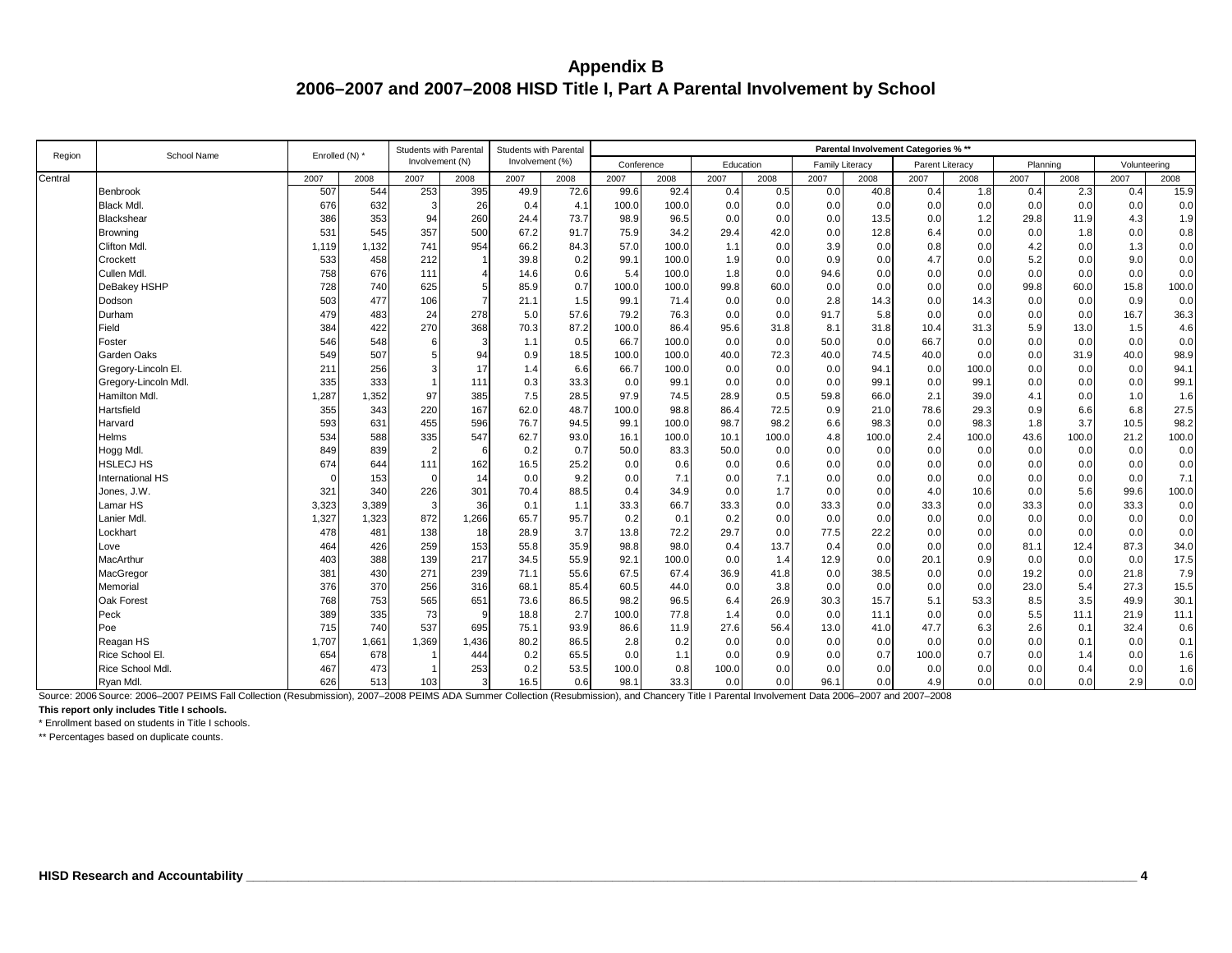| Region        | School Name                                                                                                                                                                                                              | Enrolled (N) * |        | Students with Parental |        | Students with Parental |      |                  |       |           |      |                 |      | Parental Involvement Categories % ** |                  |      |                 |              |      |
|---------------|--------------------------------------------------------------------------------------------------------------------------------------------------------------------------------------------------------------------------|----------------|--------|------------------------|--------|------------------------|------|------------------|-------|-----------|------|-----------------|------|--------------------------------------|------------------|------|-----------------|--------------|------|
|               |                                                                                                                                                                                                                          |                |        | Involvement (N)        |        | Involvement (%)        |      | Conference       |       | Education |      | Family Literacy |      | Parent Literacy                      |                  |      | Planning        | Volunteering |      |
| Central cont. |                                                                                                                                                                                                                          | 2007           | 2008   | 2007                   | 2008   | 2007                   | 2008 | 2007             | 2008  | 2007      | 2008 | 2007            | 2008 | 2007                                 | 2008             | 2007 | 2008            | 2007         | 2008 |
|               | Scarborough HS                                                                                                                                                                                                           | 869            | 836    |                        |        | 0.2                    | 1.2  | 0.0              | 30.0  | 0.0       | 0.0  | 0.0             | 0.0  | 0.0                                  | 0.0              | 0.0  | 0.0             | 0.0          | 0.0  |
|               | Sinclair                                                                                                                                                                                                                 | 527            | 505    | 339                    | 458    | 64.3                   | 90.7 | 97.6             | 71.6  | 1.5       | 30.1 | 5.9             | 15.1 | 2.4                                  | 2.2              | 0.0  | 0.9             | 13.3         | 3.9  |
|               | Smith, K.                                                                                                                                                                                                                | 831            | 1,023  | 555                    | 634    | 66.8                   | 62.0 | 47.0             | 91.2  | 0.4       | 0.2  | 4.7             | 3.6  | 5.2                                  | 6.9              | 0.0  | 0. <sub>C</sub> |              | 0.2  |
|               | <b>Stevens</b>                                                                                                                                                                                                           | 647            | 760    | 443                    | 614    | 68.5                   | 80.8 | 98.4             | 99.7  | 5.0       | 19.7 | 22.3            | 23.3 | 22.1                                 | 21.5             | 47.9 | 16.1            | 18.3         | 16.0 |
|               | Stevenson                                                                                                                                                                                                                | 422            | 384    | 257                    | 360    | 60.9                   | 93.8 | 46.3             | 42.5  | 0.0       | 0.0  | 41.2            | 6.4  | 0.0                                  | 0.8              | 4.7  | 0.0             | 14.0         | 8.9  |
|               | Thompson                                                                                                                                                                                                                 | 615            | 698    |                        | 260    |                        | 37.2 | 50.0             | 65.0  | 0.0       | 47.3 | 0.0             | 35.8 | 25.0                                 | 10.4             | 0.01 | 10.4            | 0.0          | 13.5 |
|               | Travis                                                                                                                                                                                                                   | 653            | 699    | 442                    | 680    | 67.7                   | 97.3 | 90.3             | 74.1  | 0.0       | 5.0  | 27.6            | 24.1 | 0.0                                  | 0.0              | 0.0  | 0.0             | 24.7         | 26.5 |
|               | Turner                                                                                                                                                                                                                   | 330            | 286    |                        | 129    | 0.9                    | 45.1 | 100.0            | 98.4  | 0.0       | 3.1  | 0.0             | 3.9  | 0.0                                  | 1.6              | 33.3 | 3.9             | 0.0          | 4.7  |
|               | Wainwright                                                                                                                                                                                                               | 646            | 751    | 224                    | 191    | 34.7                   | 25.4 | 95.5             | 23.0  | 3.1       | 0.0  | 1.8             | 91.6 | 0.9                                  | 0.0              | 0.4  | 7.3             | 0.9          | 17.3 |
|               | <b>Waltrip HS</b>                                                                                                                                                                                                        | 1,763          | 1,867  | 1,415                  | 1,585  | 80.3                   | 84.9 | 1.1 <sub>1</sub> | 0.9   | 0.0       | 0.1  | 0.0             | 0.0  | 0.0                                  | 0.0              | 0.0  | 0.0             | 4.4          | 0.0  |
|               | Wharton                                                                                                                                                                                                                  | 375            | 380    | 80                     | 52     | 21.3                   | 13.7 | 100.0            | 75.0  | 0.0       | 0.0  | 0.0             | 1.9  | 0.0                                  | 0.0 <sub>1</sub> | 7.5  | 19.2            | 7.5          | 1.9  |
|               | Whidby                                                                                                                                                                                                                   | 565            | 621    | 269                    | 576    | 47.6                   | 92.8 | 85.1             | 99.8  | 11.5      | 29.7 | 27.5            | 24.0 | 0.4                                  | 0.3              | 3.0  | 2.1             | 23.8         | 24.3 |
|               | Wilson                                                                                                                                                                                                                   | 427            | 428    |                        |        | 0.5                    |      | 100.0            | 100.0 | 0.0       | 33.3 | 0.0             | 33.3 | 0.0                                  | 33.3             | 0.0  | 0.0             | 0.0          | 33.3 |
|               | Yates HS                                                                                                                                                                                                                 | 1,336          | 1,451  |                        |        |                        | 1.0  | 0.0              | 66.7  | 0.0       | 0.0  | 0.0             | 0.0  | 0.0                                  | 0.0              | 0.0  | 0.0             | 0.0          | 0.0  |
|               | <b>Region Total</b><br>Source: 2006 Source: 2006-2007 PEIMS Fall Collection (Resubmission), 2007-2008 PEIMS ADA Summer Collection (Resubmission), and Chancery Title I Parental Involvement Data 2006-2007 and 2007-2008 | 34,942         | 35,645 | 12,880                 | 16,504 | 36.9                   | 46.3 | 55.7             | 53.5  | 16.3      | 18.0 | 9.4             | 20.2 | 5.6                                  | 13.5             | 11.6 | 5.9             | 13.6         | 17.1 |

Source: 2006 Source: 2006–2007 PEIMS Fall Collection (Resubmission), 2007–2008 PEIMS ADA Summer Collec n), 2007–2008 PEIMS ADA Summer Collection (Resubmission), and Chancery Title I Parental Involvement Data 2006–2007 and 200

**This report only includes Title I schools.**

\* Enrollment based on students in Title I schools.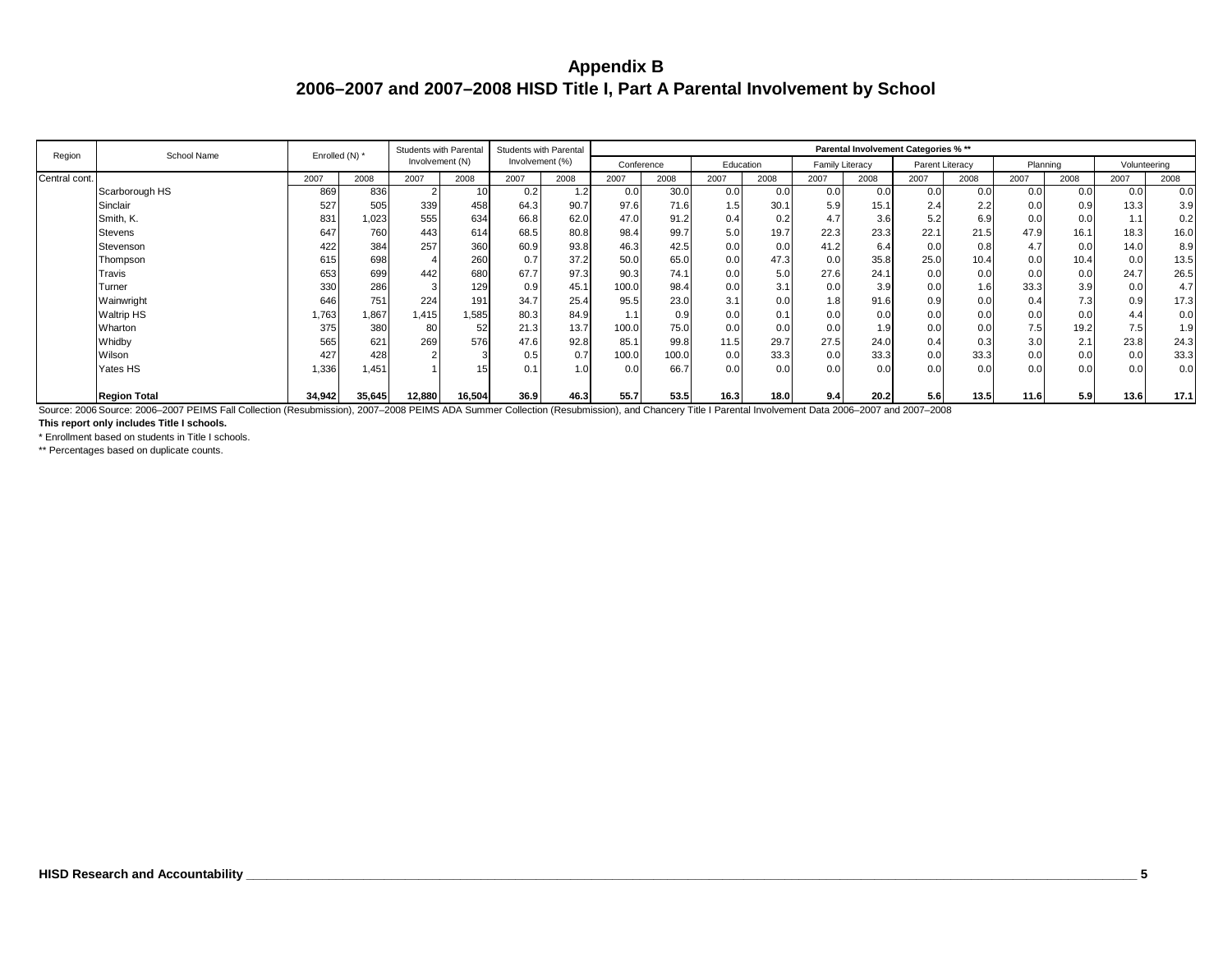| Region | School Name              | Enrolled (N) * |       | Students with Parental |                | <b>Students with Parental</b> |                 |            |      |           |      |                 |      | Parental Involvement Categories % ** |       |          |      |              |      |
|--------|--------------------------|----------------|-------|------------------------|----------------|-------------------------------|-----------------|------------|------|-----------|------|-----------------|------|--------------------------------------|-------|----------|------|--------------|------|
|        |                          |                |       | Involvement (N)        |                | Involvement (%)               |                 | Conference |      | Education |      | Family Literacy |      | Parent Literacy                      |       | Planning |      | Volunteering |      |
| East   |                          | 2007           | 2008  | 2007                   | 2008           | 2007                          | 2008            | 2007       | 2008 | 2007      | 2008 | 2007            | 2008 | 2007                                 | 2008  | 2007     | 2008 | 2007         | 2008 |
|        | Austin HS                | 1,857          | 1,956 | 1,558                  | 1,709          | 83.9                          | 87.4            | 30.7       | 32.9 | 1.0       | 32.8 | 0.0             | 0.8  | 0.3                                  | 0.0   | 0.8      | 0.7  | 1.2          | 4.4  |
|        | <b>Bellfort Academy</b>  | 271            | 316   | 29                     |                | 10.7                          | 0.3             | 100.0      | 0.0  | 0.0       | 0.0  | 0.0             | 0.0  | 0.0                                  | 0.0   | 0.0      | 0.0  | 0.0          | 0.0  |
|        | Bonner                   | 860            | 906   | 371                    | 842            | 43.1                          | 92.9            | 5.7        | 87.9 | 0.0       | 77.6 | 0.0             | 0.7  | 22.1                                 | 75.2  | 0.0      | 44.4 | 4.6          | 18.1 |
|        | <b>Briscoe</b>           | 518            | 529   | 325                    | 399            | 62.7                          | 75.4            | 39.1       | 86.2 | 19.1      | 13.3 | 7.1             | 6.8  | 8.6                                  | 8.8   | 8.3      | 14.0 | 7.1          | 18.3 |
|        | <b>Burnet</b>            | 659            | 671   | 478                    | $\overline{2}$ | 72.5                          | 0.3             | 98.5       | 50.0 | 0.0       | 0.0  | 22.8            | 0.0  | 4.2                                  | 0.0   | 0.2      | 0.0  | 13.2         | 0.0  |
|        | Cage                     | 703            | 703   | 544                    | $\Omega$       | 77.4                          | 0. <sub>C</sub> | 99.8       | 0.0  | 0.0       | 0.0  | 0.0             | 0.0  | 0.0                                  | 0.0   | 14.5     | 0.0  | 100.0        | 0.0  |
|        | Carrillo                 | 709            | 754   | 514                    | 157            | 72.5                          | 20.8            | 99.8       | 99.4 | 64.0      | 35.7 | 0.0             | 2.5  | 0.0                                  | 1.9   | 1.0      | 2.5  | 4.3          | 10.8 |
|        | Chavez HS                | 2,471          | 2,588 | 189                    | 377            | 7.6                           | 14.6            | 0.0        | 1.1  | 99.5      | 94.2 | 0.0             | 0.0  | 0.0                                  | 0.0   | 0.0      | 0.0  | 0.0          | 0.0  |
|        | Crespo                   | 862            | 1,016 | 604                    | 608            | 70.1                          | 59.8            | 99.7       | 96.5 | 0.0       | 95.1 | 0.0             | 0.0  | 0.0                                  | 0.5   | 0.0      | 0.0  | 0.0          | 15.1 |
|        | Davila                   | 731            | 751   | 243                    | 223            | 33.2                          | 29.7            | 8.2        | 96.4 | 0.4       | 0.0  | 0.0             | 0.0  | 78.6                                 | 5.8   | 0.0      | 0.0  | 39.9         | 0.0  |
|        | Deady Mdl.               | 1,160          | 1,028 | -7                     | 949            | 0.6                           | 92.3            | 14.3       | 23.2 | 0.0       | 2.5  | 14.3            | 0.0  | 0.0                                  | 0.0   | 0.0      | 0.9  | 28.6         | 0.3  |
|        | DeZavala                 | 624            | 633   | 468                    | 548            | 75.0                          | 86.6            | 99.8       | 83.9 | 0.2       | 0.0  | 0.0             | 0.0  | 0.0                                  | 0.0   | 1.7      | 0.0  | 0.0          | 0.0  |
|        | East Early College HS    | $\Omega$       | 212   | $\Omega$               | 3              | 0.0                           | 1.4             | 0.0        | 0.0  | 0.0       | 0.0  | 0.0             | 0.0  | 0.0                                  | 0.0   | 0.0      | 0.0  | 0.0          | 0.0  |
|        | Eastwood Academy HS      | 244            | 258   | 146                    | 17             | 59.8                          | 6.6             | 0.7        | 5.9  | 87.7      | 5.9  | 0.0             | 0.0  | 2.7                                  | 0.0   | 0.0      | 0.0  | 17.8         | 0.0  |
|        | Edison Mdl.              | 986            | 933   | 586                    | 17             | 59.4                          | 1.8             | 10.6       | 0.0  | 0.0       | 0.0  | 0.0             | 0.0  | 0.0                                  | 0.0   | 0.0      | 0.0  | 0.0          | 0.0  |
|        | Franklin                 | 618            | 641   | 177                    | 181            | 28.6                          | 28.2            | 89.3       | 98.3 | 6.8       | 0.6  | 0.0             | 22.7 | 0.6                                  | 0.6   | 0.6      | 3.3  | 11.9         | 77.9 |
|        | Furr HS                  | 928            | 942   | 236                    | 209            | 25.4                          | 22.2            | 62.3       | 77.5 | 5.1       | 0.0  | 0.0             | 1.4  | 2.5                                  | 4.8   | 0.0      | 0.0  | 1.7          | 0.0  |
|        | Gallegos                 | 603            | 617   | 501                    | 468            | 83.1                          | 75.9            | 88.0       | 70.3 | 17.0      | 35.7 | 50.7            | 13.0 | 0.2                                  | 8.5   | 0.2      | 13.9 | 1.4          | 8.1  |
|        | Harris, J.R.             | 829            | 720   | $\overline{4}$         |                | 0.5                           | 0.4             | 75.0       | 0.0  | 25.0      | 0.0  | 0.0             | 0.0  | 0.0                                  | 100.0 | 0.0      | 0.0  | 0.0          | 0.0  |
|        | Harris, R. P.            | 587            | 662   | 148                    | 212            | 25.2                          | 32 <sub>c</sub> | 98.6       | 92.5 | 0.7       | 1.4  | 95.3            | 64.2 | 0.7                                  | 12.7  | 0.7      | 0.5  | 18.9         | 30.2 |
|        | Henderson, J.P.          | 761            | 771   | 451                    | 530            | 59.3                          | 68.7            | 61.2       | 99.1 | 11.1      | 25.3 | 0.0             | 0.6  | 0.0                                  | 0.0   | 1.6      | 0.2  | 11.5         | 2.1  |
|        | Holland Mdl.             | 809            | 869   | 30                     | 262            | 3.7                           | 30.1            | 100.0      | 47.3 | 0.0       | 16.0 | 96.7            | 53.4 | 96.7                                 | 0.0   | 90.0     | 0.8  | 86.7         | 0.0  |
|        | Jackson Mdl.             | 1,067          | 1,001 | 597                    | 164            | 56.0                          | 16.4            | 41.4       | 11.6 | 0.2       | 0.0  | 14.2            | 15.2 | 0.0                                  | 0.6   | 1.0      | 1.8  | 1.5          | 2.4  |
|        | Lantrip                  | 700            | 716   | 418                    | 449            | 59.7                          | 62.7            | 85.6       | 72.4 | 9.3       | 24.1 | 5.7             | 35.2 | 4.1                                  | 36.5  | 0.2      | 0.0  | 0.7          | 0.0  |
|        | Laurenzo                 | 270            | 299   | 50                     | 273            | 18.5                          | 91.3            | 100.0      | 99.6 | 26.0      | 10.6 | 64.0            | 61.2 | 8.0                                  | 14.7  | 100.0    | 10.3 | 8.0          | 13.2 |
|        | Lewis                    | 780            | 850   | 213                    | 440            | 27.3                          | 51.8            | 89.2       | 98.0 | 3.3       | 0.7  | 0.0             | 0.0  | 5.6                                  | 0.0   | 0.0      | 0.2  | 9.4          | 7.5  |
|        | Milby HS                 | 2,151          | 2,231 | $\overline{2}$         | 92             | 0.1                           | 4.1             | 50.0       | 4.3  | 0.0       | 3.3  | 0.0             | 0.0  | 0.0                                  | 0.0   | 0.0      | 0.0  | 0.0          | 0.0  |
|        | Oates                    | 432            | 486   | 378                    | 207            | 87.5                          | 42.6            | 100.0      | 44.4 | 29.4      | 34.8 | 21.4            | 21.7 | 11.1                                 | 25.6  | 10.1     | 0.0  | 13.5         | 58.5 |
|        | Ortiz Mdl.               | 1,078          | 1,129 | 437                    |                | 40.5                          | 0.6             | 0.5        | 42.9 | 0.0       | 0.0  | 0.0             | 28.6 | 0.0                                  | 0.0   | 0.0      | 0.0  | 90.6         | 0.0  |
|        | Park Place               | 982            | 1,097 | 692                    | 996            | 70.5                          | 90.8            | 99.7       | 96.0 | 0.1       | 0.8  | 0.3             | 12.8 | 0.1                                  | 0.6   | 0.0      | 0.2  | 0.3          | 8.7  |
|        | Patterson                | 800            | 903   | 462                    | 792            | 57.8                          | 87.7            | 66.7       | 24.6 | 10.2      | 5.6  | 5.6             | 0.3  | 0.4                                  | 0.0   | 1.1      | 3.5  | 1.3          | 4.0  |
|        | Pleasantville            | 452            | 431   | 10                     | 189            | 2.2                           | 43.9            | 100.0      | 96.8 | 0.0       | 89.4 | 0.0             | 48.1 | 0.0                                  | 7.9   | 0.0      | 2.1  | 0.0          | 2.6  |
|        | Port Houston             | 317            | 354   | 114                    | 288            | 36.0                          | 81.4            | 91.2       | 95.8 | 36.8      | 81.6 | 31.6            | 38.5 | 0.9                                  | 0.0   | 0.0      | 0.0  | 2.6          | 14.9 |
|        | <b>Project Chrysalis</b> | 147            | 138   | 100                    |                | 68.0                          | 0.0             | 100.0      | 0.0  | 22.0      | 0.0  | 21.0            | 0.0  | 21.0                                 | 0.0   | 24.0     | 0.0  | 100.0        | 0.0  |

Source: 2006 Source: 2006–2007 PEIMS Fall Collection (Resubmission), 2007–2008 PEIMS ADA Summer Collection (Resubmission), and Chancery Title I Parental Involvement Data 2006–2007 and 2007–2008

**This report only includes Title I schools.**

\* Enrollment based on students in Title I schools.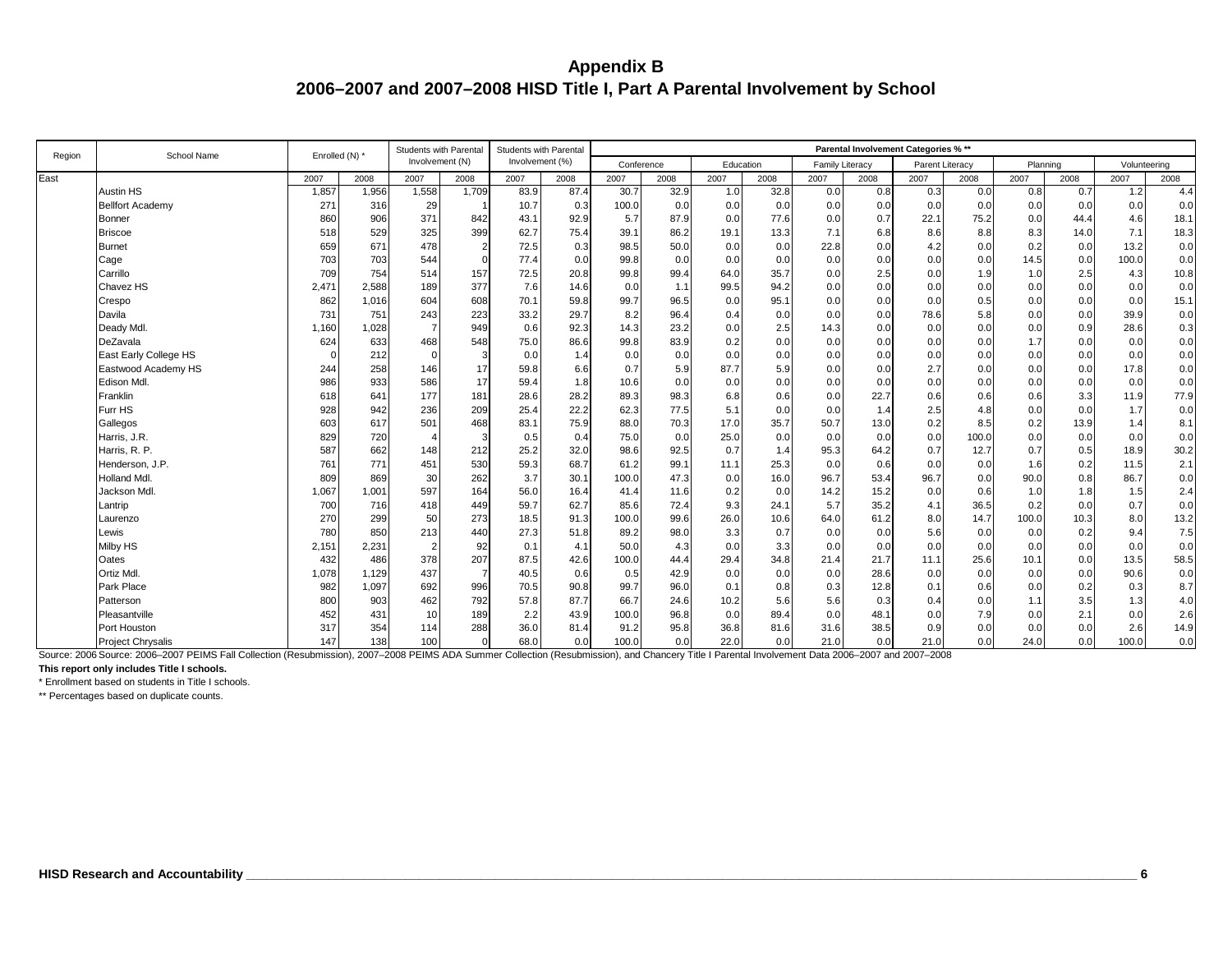| Region     | School Name         | Enrolled (N) * |        | <b>Students with Parental</b> |        | Students with Parental |      |            |       |           |      |                        | Parental Involvement Categories % ** |                  |                 |          |      |              |      |
|------------|---------------------|----------------|--------|-------------------------------|--------|------------------------|------|------------|-------|-----------|------|------------------------|--------------------------------------|------------------|-----------------|----------|------|--------------|------|
|            |                     |                |        | Involvement (N)               |        | Involvement (%)        |      | Conference |       | Education |      | <b>Family Literacy</b> |                                      |                  | Parent Literacy | Planning |      | Volunteering |      |
| East cont. |                     | 2007           | 2008   | 2007                          | 2008   | 2007                   | 2008 | 2007       | 2008  | 2007      | 2008 | 2007                   | 2008                                 | 2007             | 2008            | 2007     | 2008 | 2007         | 2008 |
|            | Reach Charter HS    | 87             | 346    |                               | 19     | 0.0                    | ن.ر  | 0.0        | 73.7  | 0.0       | 0.0  | 0.0                    | 0.0                                  | 0.0              | 10.5            | 0.0      | 0.0  | 0.0          | 0.0  |
|            | Robinson            | 757            | 870    | 174                           | 302    | 23.0                   | 34.7 | 100.0      | 83.4  | 0.0       | 0.01 | 2.3                    | 1.01                                 | 97.1             | 45.7            | 97.7     | 0.0  | 0.6          | 0.7  |
|            | Rucker              | 736            | 758    | 533                           | 528    | 72.4                   | 69.7 | 96.4       | 96.2  | 46.2      | 23.5 | 36.4                   | 0.0                                  | 2.8 <sub>1</sub> | 0.0             | 0.0      | 0.0  |              | 0.0  |
|            | Rusk                | 319            | 454    | 224                           | 332    | 70.2                   | 73.1 | 45.5       | 100.0 | 1.31      | 13.6 | 0.0                    | 99.7                                 | 0.0              | 40.7            | 0.0      | 99.7 | 43.3         | 99.7 |
|            | Sanchez             | 625            | 711    | 473                           | 293    | 75.7                   | 41.2 | 52.6       | 92.2  | 0.0       | 0.7  | 0.2                    | 0.0                                  | 0.0              | 0.0             | 0.0      | 0.3  | 5.7          | 16.4 |
|            | Southmayd           | 636            | 678    | 425                           | 628    | 66.8                   | 92.6 | 61.4       | 99.2  | 1.4       | 8.8  | 0.0                    | 25.8                                 | 0.2              | 31.1            | 0.0      | 5.3  | 0.0          | 78.3 |
|            | Stevenson Mdl.      | 1,215          | 1,257  | 760                           | 72     | 62.6                   | 5.7  | 100.0      | 98.6  | 9.6       | 16.7 | 0.5                    | 2.8                                  | 3.4              | 40.3            | 0.1      | .41  | 2.6          | 2.8  |
|            | Tijerina            | 711            | 694    | 171                           | 599    | 24.1                   | 86.3 | 87.7       | 42.4  | 14.0      | 0.2  | 1.81                   | 0.2                                  | 0.6              | 0.0             | 0.0      | 0.7  | 12.9         | 0.0  |
|            | Whittier            | 514            | 575    | 254                           |        | 49.4                   | 1.2  | 100.0      | 57.1  | 0.0       | 0.01 | 0.0 <sub>l</sub>       | 0.0                                  | 0.0              | 14.3            | 0.0      | 0.0  | 0.0          | 0.0  |
|            | <b>Region Total</b> | 32,566         | 34,454 | 14,096                        | 14,394 | 43.3                   | 41.8 | 67.0       | 68.7  | 10.8      | 24.6 | 7.6                    | 11.5                                 | 4.8              | 10.7            | 3.3      | 6.7  | 12.2         | 13.2 |

Source: 2006 Source: 2006–2007 PEIMS Fall Collection (Resubmission), 2007–2008 PEIMS ADA Summer Collection (Resubmission), and Chancery Title I Parental Involvement Data 2006–2007 and 2007–2008

**This report only includes Title I schools.**

\* Enrollment based on students in Title I schools.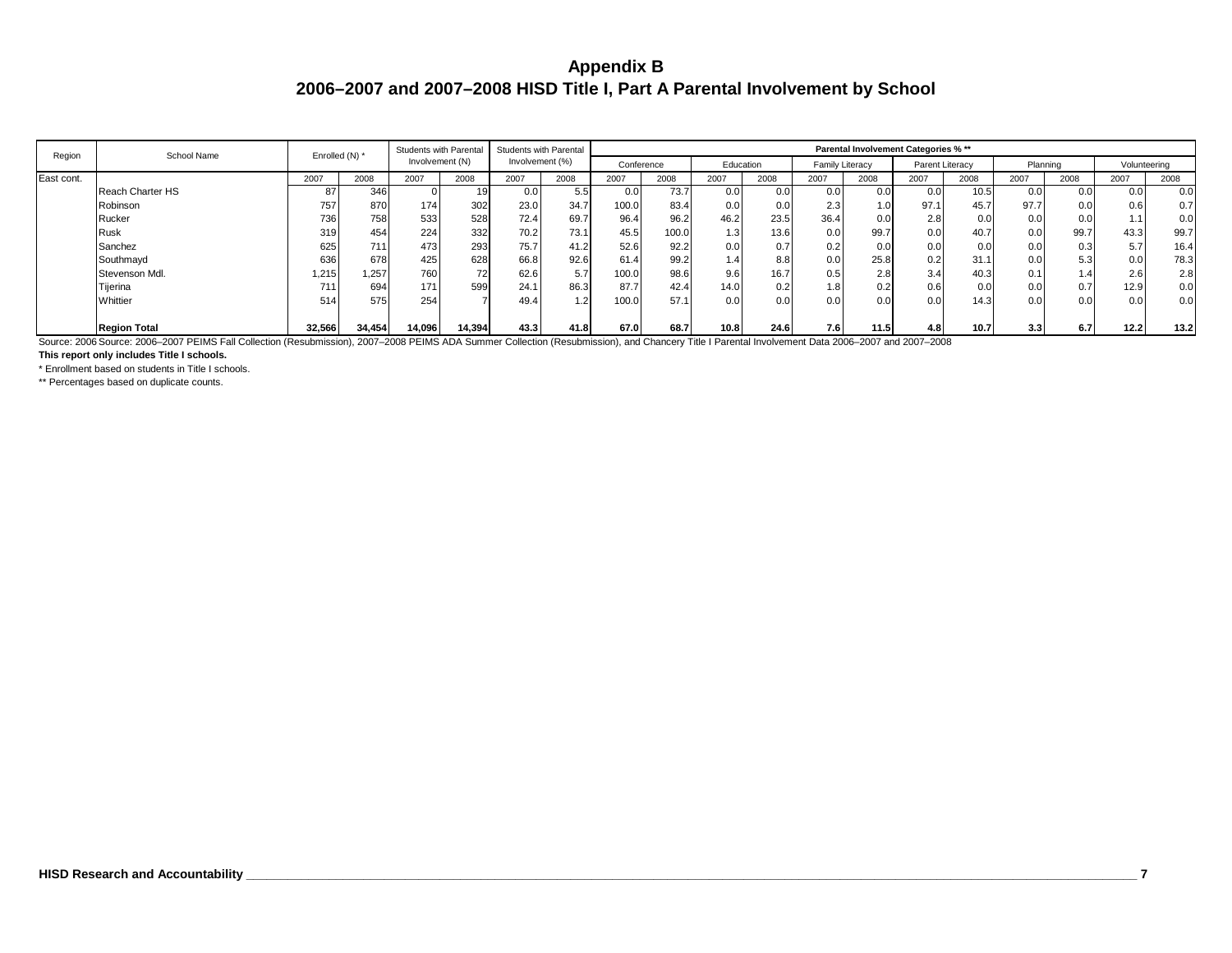| Region       | School Name                                                                                                                                                                                       | Enrolled (N) * |       | <b>Students with Parental</b> |       | <b>Students with Parental</b> |      |            |       |           |      |                        |      | Parental Involvement Categories % ** |                 |      |                 |              |      |
|--------------|---------------------------------------------------------------------------------------------------------------------------------------------------------------------------------------------------|----------------|-------|-------------------------------|-------|-------------------------------|------|------------|-------|-----------|------|------------------------|------|--------------------------------------|-----------------|------|-----------------|--------------|------|
|              |                                                                                                                                                                                                   |                |       | Involvement (N)               |       | Involvement (%)               |      | Conference |       | Education |      | <b>Family Literacy</b> |      | Parent Literacy                      |                 |      | Planning        | Volunteering |      |
| <b>North</b> |                                                                                                                                                                                                   | 2007           | 2008  | 2007                          | 2008  | 2007                          | 2008 | 2007       | 2008  | 2007      | 2008 | 2007                   | 2008 | 2007                                 | 2008            | 2007 | 2008            | 2007         | 2008 |
|              | Allen                                                                                                                                                                                             | 371            | 386   | 224                           | 282   | 60.4                          | 73.1 | 98.2       | 85.8  | 0.0       | 1.1  | 11.2                   | 6.4  | 4.9                                  | 1.1             | 4.5  | 3.2             | 33.0         | 27.3 |
|              | Atherton                                                                                                                                                                                          | 369            | 380   | $\Omega$                      | 354   | 0.0                           | 93.2 | 0.0        | 99.4  | 0.0       | 0.0  | 0.0                    | 3.1  | 0.0                                  | 77.1            | 0.0  | 0.0             | 0.0          | 0.3  |
|              | <b>Barrick</b>                                                                                                                                                                                    | 735            | 767   |                               |       | 0.4                           | 1.0  | 33.3       | 50.0  | 0.0       | 12.5 | 0.0                    | 0.0  | 0.0                                  | 0.0             | 66.7 | 25.0            | 0.0          | 25.0 |
|              | <b>Berry</b>                                                                                                                                                                                      | 580            | 687   | 425                           | 15    | 73.3                          | 2.2  | 64.5       | 86.7  | 9.6       | 26.7 | 18.4                   | 6.7  | 5.4                                  | 0. <sub>C</sub> | 0.0  | 0. <sub>C</sub> | 24.7         | 13.3 |
|              | <b>Bruce</b>                                                                                                                                                                                      | 409            | 572   | 164                           | 196   | 40.1                          | 34.3 | 95.7       | 90.3  | 0.0       | 0.0  | 0.0                    | 0.5  | 23.8                                 | 1.0             | 0.0  | 31.1            | 7.3          | 26.5 |
|              | Burbank El.                                                                                                                                                                                       | 777            | 858   | 168                           | 77    | 21.6                          | 9.0  | 100.0      | 98.7  | 0.0       | 1.3  | 0.0                    | 0.0  | 0.0                                  | 0.0             | 0.0  | 0. <sub>C</sub> | 0.0          | 0.0  |
|              | <b>Burbank Mdl</b>                                                                                                                                                                                | 1,239          | 1,182 | 280                           | 200   | 22.6                          | 16.9 | 100.0      | 100.0 | 0.0       | 0.0  | 0.0                    | 0.0  | 0.0                                  | 0.0             | 0.0  | 0. <sub>C</sub> | 0.0          | 0.0  |
|              | <b>Burrus</b>                                                                                                                                                                                     | 369            | 382   | 220                           | 310   | 59.6                          | 81.2 | 100.0      | 100.0 | 0.0       | 0.0  | 0.0                    | 0.0  | 1.4                                  | 0.0             | 0.0  | 0. <sub>C</sub> | 0.0          | 0.0  |
|              | Concord                                                                                                                                                                                           | 41             | 47    | $\Omega$                      |       | 0.0                           | 2.1  | 0.0        | 100.0 | 0.0       | 0.0  | 0.0                    | 0.0  | 0.0                                  | 0.0             | 0.0  | 0.0             | 0.0          | 0.0  |
|              | Cook                                                                                                                                                                                              | 681            | 759   | 436                           | 664   | 64.0                          | 87.5 | 100.0      | 99.8  | 0.0       | 0.0  | 0.0                    | 25.3 | 0.0                                  | 0.0             | 0.0  | 0.2             | 0.9          | 0.3  |
|              | Coop                                                                                                                                                                                              | 723            | 795   | 112                           | 10    | 15.5                          | 1.3  | 0.9        | 90.0  | 0.0       | 0.0  | 0.0                    | 0.0  | 0.0                                  | 0.0             | 0.0  | 0.0             | 94.6         | 0.0  |
|              | Crawford                                                                                                                                                                                          | 293            | 310   |                               |       | 1.0                           | 1.3  | 100.0      | 100.0 | 33.3      | 0.0  | 100.0                  | 25.0 | 33.3                                 | 50.0            | 33.3 | 0.0             | 33.3         | 0.0  |
|              | Davis HS                                                                                                                                                                                          | 1,577          | 1,710 |                               | 24    | 0.3                           | 1.4  | 0.0        | 20.8  | 0.0       | 4.2  | 0.0                    | 0.0  | 0.0                                  | 0.0             | 0.0  | 0.0             | 0.0          | 0.0  |
|              | <b>DeChaumes</b>                                                                                                                                                                                  | 660            | 679   |                               |       | 0.5                           | 1.0  | 100.0      | 85.7  | 33.3      | 0.0  | 0.0                    | 0.0  | 0.0                                  | 0.0             | 66.7 | 0.0             | 100.0        | 0.0  |
|              | Dogan                                                                                                                                                                                             | 357            | 350   |                               |       | 0.3                           | 1.7  | 100.0      | 66.7  | 0.0       | 0.0  | 100.0                  | 0.0  | 100.0                                | 0.0             | 0.0  | 0. <sub>C</sub> | 0.0          | 0.0  |
|              | <b>Durkee</b>                                                                                                                                                                                     | 682            | 723   | 515                           | 662   | 75.5                          | 91.6 | 99.4       | 99.7  | 4.9       | 21.1 | 1.0                    | 0.6  | 32.2                                 | 3.3             | 2.5  | 1.1             | 6.4          | 4.4  |
|              | Eliot                                                                                                                                                                                             | 569            | 568   | 434                           | 523   | 76.3                          | 92.1 | 1.4        | 0.6   | 3.7       | 0.4  | 0.2                    | 0.4  | 97.7                                 | 0.6             | 0.2  | 0.0             | 0.5          | 0.4  |
|              | Farias                                                                                                                                                                                            | 377            | 438   |                               | 36    | 0.0                           | 8.2  | 0.0        | 94.4  | 0.0       | 91.7 | 0.0                    | 94.4 | 0.0                                  | 91.7            | 0.0  | 0.0             | 0.0          | 91.7 |
|              | Fleming Mdl.                                                                                                                                                                                      | 526            | 530   | 263                           | 497   | 50.0                          | 93.8 | 99.6       | 99.2  | 0.0       | 0.0  | 0.0                    | 0.0  | 0.0                                  | 0.0             | 0.0  | 0.0             | 0.0          | 0.0  |
|              | Fonville Mdl.                                                                                                                                                                                     | 1,177          | 1,170 | 382                           | 14    | 32.5                          | 1.2  | 99.7       | 100.0 | 0.0       | 0.0  | 0.0                    | 0.0  | 0.0                                  | 0.0             | 0.0  | 0.0             | 0.0          | 0.0  |
|              | Garcia                                                                                                                                                                                            | 780            | 860   | 641                           | 711   | 82.2                          | 82.7 | 31.0       | 100.0 | 0.5       | 0.6  | 0.2                    | 0.1  | 0.0                                  | 0.0             | 0.0  | 0.0             | 2.2          | 0.4  |
|              | Henderson, N.Q.                                                                                                                                                                                   | 406            | 387   | 174                           | 193   | 42.9                          | 49.9 | 99.4       | 97.4  | 0.0       | 0.0  | 0.6                    | 0.0  | 0.6                                  | 0.0             | 4.6  | 0.0             | 4.0          | 1.6  |
|              | Henry Mdl.                                                                                                                                                                                        | 1,093          | 1,147 | 311                           | 25    | 28.5                          | 2.2  | 98.7       | 100.0 | 0.6       | 0.0  | 0.6                    | 0.0  | 1.0                                  | 0.0             | 0.0  | 0.0             | 0.0          | 0.0  |
|              | Herrera                                                                                                                                                                                           | 941            | 1,014 | 651                           | 932   | 69.2                          | 91.9 | 99.8       | 98.1  | 97.5      | 0.0  | 0.2                    | 0.0  | 0.0                                  | 0.0             | 0.2  | 0. <sub>C</sub> | 96.8         | 11.5 |
|              | <b>Highland Heights</b>                                                                                                                                                                           | 333            | 316   | 206                           |       | 61.9                          | 0.6  | 96.1       | 0.0   | 0.0       | 0.0  | 0.0                    | 0.0  | 0.0                                  | 0.0             | 0.0  | 0. <sub>C</sub> | 0.0          | 0.0  |
|              | Hohl                                                                                                                                                                                              | 510            | 527   | 370                           | 467   | 72.5                          | 88.6 | 58.1       | 99.8  | 0.0       | 0.0  | 0.3                    | 0.0  | 0.5                                  | 0. <sub>C</sub> | 0.5  | 0.2             | 8.6          | 2.1  |
|              | <b>Houston Gardens</b>                                                                                                                                                                            | 392            | 421   | 316                           | 371   | 80.6                          | 88.1 | 98.7       | 99.7  | 1.3       | 0.0  | 98.4                   | 99.7 | 0.6                                  | 1.1             | 0.6  | 3.2             | 99.7         | 98.9 |
|              | Houston HS                                                                                                                                                                                        | 2,508          | 2,702 |                               | 2,291 | 0.2                           | 84.8 | 0.0        | 36.6  | 0.0       | 4.2  | 0.0                    | 0.0  | 0.0                                  | 0.0             | 0.0  | 4.3             | 0.0          | 0.6  |
|              | Isaacs                                                                                                                                                                                            | 559            | 470   |                               |       | 1.6                           | 1.1  | 55.6       | 100.0 | 44.4      | 0.0  | 66.7                   | 60.0 | 55.6                                 | 0.0             | 44.4 | 0. <sub>C</sub> | 22.2         | 60.0 |
|              | Janowski                                                                                                                                                                                          | 594            | 661   | 399                           | 525   | 67.2                          | 79.4 | 94.5       | 97.3  | 21.3      | 20.2 | 4.5                    | 0.0  | 0.0                                  | 0.0             | 17.8 | 0. <sub>C</sub> | 21.3         | 0.0  |
|              | Jefferson                                                                                                                                                                                         | 603            | 608   |                               |       | 0.8                           | 0.8  | 40.0       | 100.0 | 0.0       | 40.0 | 0.0                    | 20.0 | 60.0                                 | 20.0            | 0.0  | 0.0             | 0.0          | 0.0  |
|              | Jordan HS                                                                                                                                                                                         | 1.228          | 1.166 |                               | 1.123 | 0.0                           | 96.3 | 0.0        | 0.1   | 0.0       | 0.0  | 0.0                    | 0.0  | 0.0                                  | 0.0             | 0.0  | 0.0             | 0.0          | 0.0  |
|              | Source: 2006 Source: 2006-2007 PEIMS Fall Collection (Resubmission), 2007-2008 PEIMS ADA Summer Collection (Resubmission), and Chancery Title I Parental Involvement Data 2006-2007 and 2007-2008 |                |       |                               |       |                               |      |            |       |           |      |                        |      |                                      |                 |      |                 |              |      |

**This report only includes Title I schools.**

\* Enrollment based on students in Title I schools.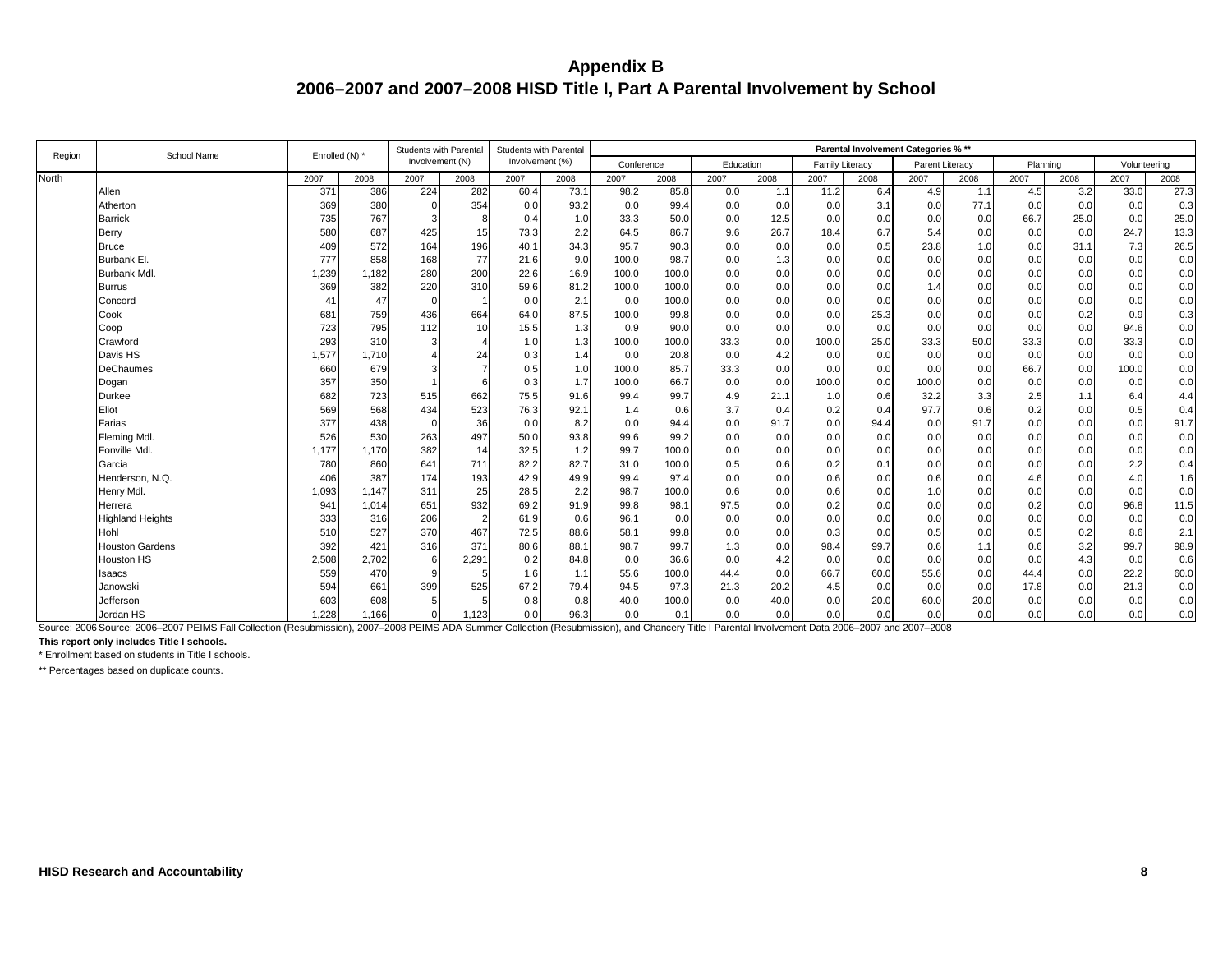| Region      | School Name          | Enrolled (N) * |        | Students with Parental |        | Students with Parental |      |            |       |      |           |                        |       | Parental Involvement Categories % ** |      |          |                 |              |      |
|-------------|----------------------|----------------|--------|------------------------|--------|------------------------|------|------------|-------|------|-----------|------------------------|-------|--------------------------------------|------|----------|-----------------|--------------|------|
|             |                      |                |        | Involvement (N)        |        | Involvement (%)        |      | Conference |       |      | Education | <b>Family Literacy</b> |       | Parent Literacy                      |      | Planning |                 | Volunteering |      |
| North cont. |                      | 2007           | 2008   | 2007                   | 2008   | 2007                   | 2008 | 2007       | 2008  | 2007 | 2008      | 2007                   | 2008  | 2007                                 | 2008 | 2007     | 2008            | 2007         | 2008 |
|             | Kashmere Gardens     | 481            | 448    | 263                    | 390    | 54.7                   | 87.1 | 98.9       | 99.2  | 0.0  | 13.3      | 0.0                    | 0.0   | 0.0                                  | 0.0  | 1.1      | 2.3             | 5.3          | 0.8  |
|             | Kashmere HS          | 578            | 595    | $\mathbf 0$            | 461    | 0.0                    | 77.5 | 0.0        | 0.7   | 0.0  | 0.0       | 0.0                    | 100.0 | 0.0                                  | 0.0  | 0.0      | 0. <sub>C</sub> | 0.0          | 0.0  |
|             | Kennedy              | 532            | 558    |                        |        | 0.0                    | 0.7  | 0.0        | 75.0  | 0.0  | 0.0       | 0.0                    | 0.0   | 0.0                                  | 0.0  | 0.0      | 0.0             | 0.0          | 0.0  |
|             | Ketelsen             | 675            | 727    | 117                    | 537    | 17.3                   | 73.9 | 44.4       | 96.6  | 99.1 | 89.8      | 43.6                   | 93.9  | 43.6                                 | 96.6 | 43.6     | 62.6            | 43.6         | 78.2 |
|             | Key Mdl.             | 711            | 643    | $\overline{1}$         |        | 0.1                    | 0.6  | 100.0      | 100.0 | 0.0  | 25.0      | 0.0                    | 0.0   | 0.0                                  | 0.0  | 0.0      | 0.0             | 0.0          | 25.0 |
|             | Looscan              | 479            | 509    | 386                    | 470    | 80.6                   | 92.3 | 69.4       | 82.1  | 0.5  | 12.6      | 0.0                    | 0.0   | 0.0                                  | 0.0  | 1.0      | 0.4             | 0.5          | 0.0  |
|             | Lyons                | 883            | 940    | 648                    | 896    | 73.4                   | 95.3 | 100.0      | 8.5   | 0.0  | 0.0       | 0.2                    | 0.0   | 0.2                                  | 0.0  | 0.2      | 6.4             | 7.3          | 7.9  |
|             | Marshall Mdl.        | 1,027          | 935    | 11                     |        | 1.1                    | 0.3  | 9.1        | 100.0 | 0.0  | 0.0       | 0.0                    | 0.0   | 0.0                                  | 33.3 | 0.0      | 0.0             | 0.0          | 0.0  |
|             | Martinez, C.         | 652            | 649    | 391                    | 598    | 60.0                   | 92.1 | 81.1       | 100.0 | 6.4  | 37.0      | 0.8                    | 15.1  | 2.3                                  | 0.3  | 0.0      | 0.0             | 11.0         | 9.2  |
|             | Martinez, R.         | 630            | 664    | 382                    | 608    | 60.6                   | 91.6 | 97.1       | 99.8  | 13.6 | 18.8      | 96.9                   | 0.0   | 0.0                                  | 0.0  | 13.6     | 18.6            | 16.5         | 25.5 |
|             | McDade               | 389            | 386    | 232                    |        | 59.6                   | 0.5  | 100.0      | 50.0  | 99.6 | 50.0      | 100.0                  | 50.0  | 100.0                                | 0.0  | 99.6     | 0.0             | 99.6         | 50.0 |
|             | McReynolds Mdl.      | 611            | 609    | 74                     |        | 12.1                   | 0.3  | 67.6       | 50.0  | 0.0  | 50.0      | 51.4                   | 0.0   | 0.0                                  | 50.0 | 0.0      | 0.0             | 0.0          | 0.0  |
|             | Moreno               | 745            | 802    | 513                    | 703    | 68.9                   | 87.7 | 100.0      | 98.0  | 0.0  | 0.1       | 0.0                    | 16.6  | 0.0                                  | 10.2 | 0.0      | 2.4             | 0.0          | 24.0 |
|             | Northline            | 702            | 729    | 509                    | 637    | 72.5                   | 87.4 | 90.0       | 88.2  | 13.2 | 67.8      | 0.0                    | 0.3   | 7.9                                  | 0.6  | 0.0      | 0.0             | 6.9          | 8.8  |
|             | Osborne              | 424            | 410    | 220                    | 54     | 51.9                   | 13.2 | 96.8       | 87.0  | 0.0  | 0.0       | 0.9                    | 0.0   | 0.9                                  | 0.0  | 0.9      | 14.8            | 9.5          | 0.0  |
|             | Paige                | 360            | 410    | 195                    | 10     | 54.2                   | 2.4  | 96.4       | 100.0 | 0.0  | 0.0       | 0.5                    | 10.0  | 0.0                                  | 20.0 | 77.9     | 0.0             | 0.5          | 0.0  |
|             | Pugh                 | 537            | 501    | 356                    | 422    | 66.3                   | 84.2 | 81.5       | 99.5  | 0.0  | 0.0       | 21.6                   | 0.5   | 21.6                                 | 0.2  | 0.0      | 0.5             | 27.5         | 0.7  |
|             | Roosevelt            | 531            | 599    | 104                    | 260    | 19.6                   | 43.4 | 89.4       | 85.0  | 0.0  | 0.0       | 0.0                    | 0.0   | 10.6                                 | 0.0  | 0.0      | 0.0             | 0.0          | 0.4  |
|             | Ross                 | 389            | 427    | 168                    | 397    | 43.2                   | 93.0 | 99.4       | 1.3   | 0.0  | 0.0       | 12.5                   | 0.5   | 5.4                                  | 0.0  | 0.0      | 0.0             | 13.7         | 0.5  |
|             | Scarborough          | 782            | 849    | 684                    | 760    | 87.5                   | 89.5 | 75.0       | 54.5  | 14.6 | 8.3       | 27.3                   | 2.2   | 0.1                                  | 0.0  | 0.6      | 0.9             | 10.4         | 9.9  |
|             | Scott                | 395            | 379    | 277                    | 12     | 70.1                   | 3.2  | 100.0      | 83.3  | 2.5  | 0.0       | 0.0                    | 25.0  | 24.2                                 | 0.0  | 14.1     | 0.0             | 0.4          | 16.7 |
|             | Scroggins            | 578            | 606    | 489                    | 597    | 84.6                   | 98.5 | 76.9       | 95.3  | 17.2 | 71.5      | 0.2                    | 0.0   | 0.4                                  | 0.0  | 16.8     | 2.3             | 18.2         | 13.9 |
|             | Sherman              | 506            | 548    | 376                    | 516    | 74.3                   | 94.2 | 96.0       | 95.2  | 8.8  | 98.8      | 24.5                   | 0.6   | 13.3                                 | 0.6  | 0.0      | 2.7             | 6.6          | 16.5 |
|             | Smith, E.O. El.      | 203            | 152    | 103                    | 17     | 50.7                   | 11.2 | 100.0      | 100.0 | 11.7 | 0.0       | 100.0                  | 82.4  | 65.0                                 | 76.5 | 11.7     | 0.0             | 11.7         | 5.9  |
|             | Smith, E.O. Mdl.     | 411            | 428    |                        | 19     | 0.2                    | 4.4  | 0.0        | 94.7  | 0.0  | 0.0       | 0.0                    | 0.0   | 0.0                                  | 78.9 | 0.0      | 0.0             | 0.0          | 0.0  |
|             | <b>Washington HS</b> | 1,075          | 1,052  | $\Omega$               | 10     | 0.0                    | 1.0  | 0.0        | 10.0  | 0.0  | 0.0       | 0.0                    | 0.0   | 0.0                                  | 0.0  | 0.0      | 0.0             | 0.0          | 0.0  |
|             | Wesley               | 549            | 487    | 194                    | 149    | 35.3                   | 30.6 | 99.0       | 69.1  | 6.7  | 43.6      | 0.0                    | 26.8  | 0.0                                  | 42.3 | 40.7     | 6.7             | 0.5          | 75.2 |
|             | <b>Wheatley HS</b>   | 1,164          | 1,273  |                        | q      | 0.1                    | 0.7  | 100.0      | 55.6  | 0.0  | 0.0       | 0.0                    | 0.0   | 0.0                                  | 0.0  | 0.0      | 0.0             | 0.0          | 0.0  |
|             | Williams Mdl.        | 527            | 487    | 289                    | 413    | 54.8                   | 84.8 | 99.3       | 49.4  | 0.0  | 0.0       | 0.0                    | 0.0   | 0.0                                  | 0.0  | 1.0      | 0.7             | 0.0          | 0.0  |
|             | <b>Region Total</b>  | 39,985         | 41,374 | 13,709                 | 19,500 | 34.3                   | 47.1 | 84.6       | 70.1  | 11.4 | 14.5      | 11.9                   | 9.6   | 9.5                                  | 5.3  | 6.1      | 4.0             | 16.4         | 10.3 |

Source: 2006 Source: 2006–2007 PEIMS Fall Collection (Resubmission), 2007–2008 PEIMS ADA Summer Collection (Resubmission), and Chancery Title I Parental Involvement Data 2006–2007 and 2007–2008

**This report only includes Title I schools.**

\* Enrollment based on students in Title I schools.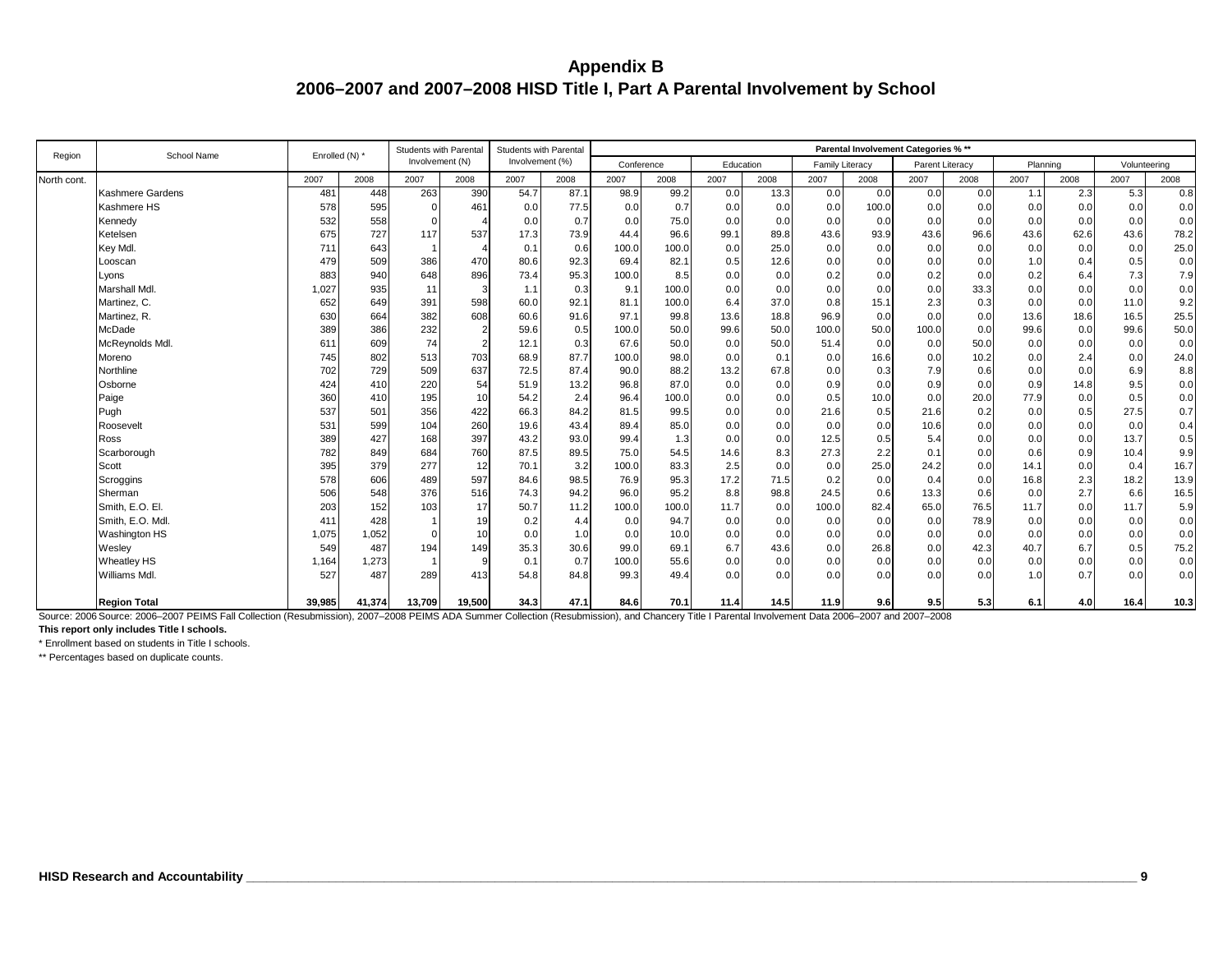| Region | School Name                | Enrolled (N) * |       | <b>Students with Parental</b> |       | Students with Parental |                 |            |       |           |       |                        |      | Parental Involvement Categories % ** |      |          |       |              |       |
|--------|----------------------------|----------------|-------|-------------------------------|-------|------------------------|-----------------|------------|-------|-----------|-------|------------------------|------|--------------------------------------|------|----------|-------|--------------|-------|
|        |                            |                |       | Involvement (N)               |       | Involvement (%)        |                 | Conference |       | Education |       | <b>Family Literacy</b> |      | Parent Literacy                      |      | Planning |       | Volunteering |       |
| South  |                            | 2007           | 2008  | 2007                          | 2008  | 2007                   | 2008            | 2007       | 2008  | 2007      | 2008  | 2007                   | 2008 | 2007                                 | 2008 | 2007     | 2008  | 2007         | 2008  |
|        | Alcott                     | 531            | 533   | 340                           | 189   | 64.0                   | 35.5            | 100.0      | 99.5  | 0.0       | 0.0   | 0.0                    | 0.0  | 0.0                                  | 0.0  | 100.0    | 0.5   | 100.0        | 0.5   |
|        | Almeda                     | 670            | 768   | 3                             |       | 0.4                    | 0.7             | 100.0      | 80.0  | 0.0       | 60.0  | 0.0                    | 40.0 | 33.3                                 | 20.0 | 0.0      | 20.0  | 0.0          | 20.0  |
|        | <b>Attucks Mdl</b>         | 865            | 711   | 11                            | 673   | 1.3                    | 94.7            | 100.0      | 99.6  | 18.2      | 3.0   | 0.0                    | 0.0  | 0.0                                  | 0.0  | 0.0      | 0.3   | 0.0          | 0.1   |
|        | <b>Bastian</b>             | 491            | 746   | 3                             |       | 0.6                    | 0.7             | 100.0      | 80.0  | 0.0       | 40.0  | 0.0                    | 60.0 | 0.0                                  | 40.0 | 33.3     | 0.0   | 33.3         | 40.0  |
|        | <b>Brookline</b>           | 987            | 1,094 | 725                           | 1,039 | 73.5                   | 95.0            | 100.0      | 100.0 | 1.8       | 0.3   | 0.0                    | 0.0  | 3.3                                  | 0.2  | 0.0      | 0.0   | 0.0          | 0.4   |
|        | Carnegie Vanguard HS       | 117            | 358   | $\Omega$                      | 324   | 0.0                    | 90.5            | 0.0        | 99.4  | 0.0       | 0.0   | 0.0                    | 0.0  | 0.0                                  | 0.0  | 0.0      | 0.0   | 0.0          | 99.1  |
|        | Codwell                    | 668            | 690   | 187                           |       | 28.0                   | 0.4             | 1.6        | 66.7  | 0.0       | 0.0   | 0.0                    | 0.0  | 0.0                                  | 0.0  | 0.0      | 0.0   | 1.6          | 0.0   |
|        | Cornelius                  | 927            | 977   | 751                           | 703   | 81.0                   | 72.0            | 3.3        | 100.0 | 2.5       | 0.0   | 0.9                    | 0.1  | 0.3                                  | 0.1  | 0.3      | 0.1   | 1.1          | 0.0   |
|        | Dowling Mdl.               | 1.844          | 1,762 | 120                           | 110   | 6.5                    | 6.2             | 95.8       | 98.2  | 2.5       | 0.0   | 0.0                    | 0.0  | 0.0                                  | 0.0  | 0.8      | 0.0   | 3.3          | 0.9   |
|        | <b>Empowerment Prep HS</b> | 139            | 124   | 90                            |       | 64.7                   | 0.8             | 100.0      | 100.0 | 0.0       | 0.0   | 0.0                    | 0.0  | 0.0                                  | 0.0  | 0.0      | 0.0   | 0.0          | 0.0   |
|        | Fondren El                 | 410            | 482   | 268                           | 425   | 65.4                   | 88.2            | 60.4       | 51.3  | 11.9      | 8.7   | 14.9                   | 20.7 | 14.2                                 | 0.5  | 0.7      | 10.4  | 22.8         | 36.5  |
|        | Frost                      | 540            | 522   | 341                           | 100   | 63.1                   | 19.2            | 98.8       | 99.0  | 34.3      | 20.0  | 84.5                   | 21.0 | 92.4                                 | 41.0 | 34.9     | 5.0   | 34.6         | 13.0  |
|        | <b>Garden Villas</b>       | 1,013          | 1,027 | 12                            | 61    | 1.2                    | 5.9             | 58.3       | 93.4  | 25.0      | 86.9  | 0.0                    | 60.7 | 8.3                                  | 0.0  | 8.3      | 68.9  | 25.0         | 23.0  |
|        | Golfcrest                  | <b>750</b>     | 749   | 591                           | 300   | 78.8                   | 40.1            | 100.0      | 100.0 | 99.5      | 90.3  | 99.8                   | 54.0 | 99.5                                 | 37.7 | 0.0      | 10.0  | 99.7         | 99.3  |
|        | Gregg                      | 649            | 677   | 139                           |       | 21.4                   | 0. <sub>C</sub> | 65.5       | 0.0   | 0.0       | 0.0   | 0.0                    | 0.0  | 0.0                                  | 0.0  | 0.0      | 0.0   | 34.5         | 0.0   |
|        | Grimes                     | <b>360</b>     | 407   | -8                            | 360   | 2.2                    | 88.5            | 37.5       | 99.4  | 0.0       | 0.3   | 0.0                    | 0.0  | 37.5                                 | 0.0  | 0.0      | 0.0   | 0.0          | 0.3   |
|        | Grissom                    | 744            | 819   | 543                           | 10    | 73.0                   | 1.2             | 100.0      | 60.0  | 100.0     | 0.0   | 100.0                  | 0.0  | 100.0                                | 0.0  | 100.0    | 10.0  | 100.0        | 0.0   |
|        | Hartman Mdl.               | 1,513          | 1,624 | 8                             |       | 0.5                    | 0.2             | 87.5       | 66.7  | 25.0      | 33.3  | 12.5                   | 0.0  | 12.5                                 | 33.3 | 12.5     | 0.0   | 12.5         | 0.0   |
|        | <b>Hines-Caldwell</b>      |                | 897   |                               | 184   | 0.0                    | 20.5            | 0.0        | 89.1  | 0.0       | 1.6   | 0.0                    | 3.3  | 0.0                                  | 2.7  | 0.0      | 2.2   | 0.0          | 13.6  |
|        | Hobby                      | <b>710</b>     | 773   | 71                            | 580   | 10.0                   | 75.0            | 14.1       | 98.6  | 0.0       | 0.0   | 0.0                    | 0.9  | 0.0                                  | 0.0  | 1.4      | 0.0   | 1.4          | 0.2   |
|        | Jones HS                   | 894            | 927   |                               | 115   | 0.1                    | 12.4            | 0.0        | 97.4  | 0.0       | 0.9   | 0.0                    | 0.0  | 0.0                                  | 0.0  | 0.0      | 0.0   | 0.0          | 0.9   |
|        | Kelso                      | 560            | 589   | 12                            |       | 2.1                    | 1.0             | 58.3       | 83.3  | 8.3       | 0.0   | 8.3                    | 0.0  | 8.3                                  | 0.0  | 25.0     | 0.0   | 58.3         | 0.0   |
|        | King                       | 380            | 431   | $\Delta$                      | 395   | 1.1                    | 91.6            | 100.0      | 0.3   | 0.0       | 0.3   | 0.0                    | 0.0  | 0.0                                  | 0.0  | 0.0      | 0.0   | 0.0          | 7.1   |
|        | Law                        | 514            | 648   | 45                            | 505   | 8.8                    | 77.9            | 86.7       | 97.2  | 93.3      | 7.7   | 0.0                    | 0.4  | 0.0                                  | 0.4  | 8.9      | 13.1  | 77.8         | 20.0  |
|        | Mading                     | 598            | 579   | 401                           | 335   | 67.1                   | 57.9            | 82.3       | 18.8  | 0.0       | 18.5  | 0.0                    | 0.3  | 0.0                                  | 0.0  | 0.2      | 0.0   | 57.4         | 67.5  |
|        | <b>Madison HS</b>          | 2,482          | 2,436 | 49                            | 2,126 | 2.0                    | 87.3            | 6.1        | 99.7  | 4.1       | 0.0   | 2.0                    | 0.0  | 4.1                                  | 0.0  | 0.0      | 0.0   | 0.0          | 0.0   |
|        | Mitchell                   | 1,136          | 1,184 | 3                             | 455   | 0.3                    | 38.4            | 100.0      | 86.8  | 0.0       | 5.5   | 0.0                    | 96.3 | 0.0                                  | 98.2 | 0.0      | 0.0   | 66.7         | 0.0   |
|        | Montgomery                 | 730            | 756   | 238                           | 371   | 32.6                   | 49.1            | 82.4       | 87.9  | 2.5       | 25.1  | 4.6                    | 0.5  | 8.8                                  | 20.8 | 0.0      | 93.8  | 3.4          | 28.0  |
|        | Petersen                   | 756            | 690   | 485                           | 599   | 64.2                   | 86.8            | 87.8       | 99.7  | 97.3      | 99.0  | 94.2                   | 99.0 | 84.9                                 | 99.0 | 86.0     | 99.0  | 87.2         | 98.8  |
|        | Reynolds                   | 432            | 512   | 152                           |       | 35.2                   | 1.0             | 98.0       | 60.0  | 3.3       | 0.0   | 0.0                    | 0.0  | 0.0                                  | 0.0  | 0.7      | 0.0   | 4.6          | 0.0   |
|        | Rhoads                     | 331            | 307   | $\overline{2}$                |       | 0.6                    | 0. <sub>C</sub> | 100.0      | 0.0   | 0.0       | 0.0   | 0.0                    | 0.0  | 0.0                                  | 0.0  | 50.0     | 0.0   | 50.0         | 0.0   |
|        | Seguin                     | 648            | 668   | 501                           |       | 77.3                   | 0.9             | 97.2       | 100.0 | 2.0       | 0.0   | 0.0                    | 0.0  | 0.0                                  | 0.0  | 0.2      | 0.0   | 6.8          | 33.3  |
|        | <b>Sterling HS</b>         | 1,108          | 1,193 | $\Omega$                      | 296   | 0.0                    | 24.8            | 0.0        | 87.5  | 0.0       | 0.0   | 0.0                    | 0.0  | 0.0                                  | 0.0  | 0.0      | 23.6  | 0.0          | 2.7   |
|        | <b>Thomas Mdl</b>          | 729            | 652   | 478                           |       | 65.6                   | 0.2             | 0.0        | 100.0 | 0.0       | 100.0 | 0.0                    | 0.0  | 0.0                                  | 0.0  | 0.0      | 100.0 | 0.0          | 100.0 |

Source: 2006 Source: 2006–2007 PEIMS Fall Collection (Resubmission), 2007–2008 PEIMS ADA Summer Collection (Resubmission), and Chancery Title I Parental Involvement Data 2006–2007 and 2007–2008

**This report only includes Title I schools.**

\* Enrollment based on students in Title I schools.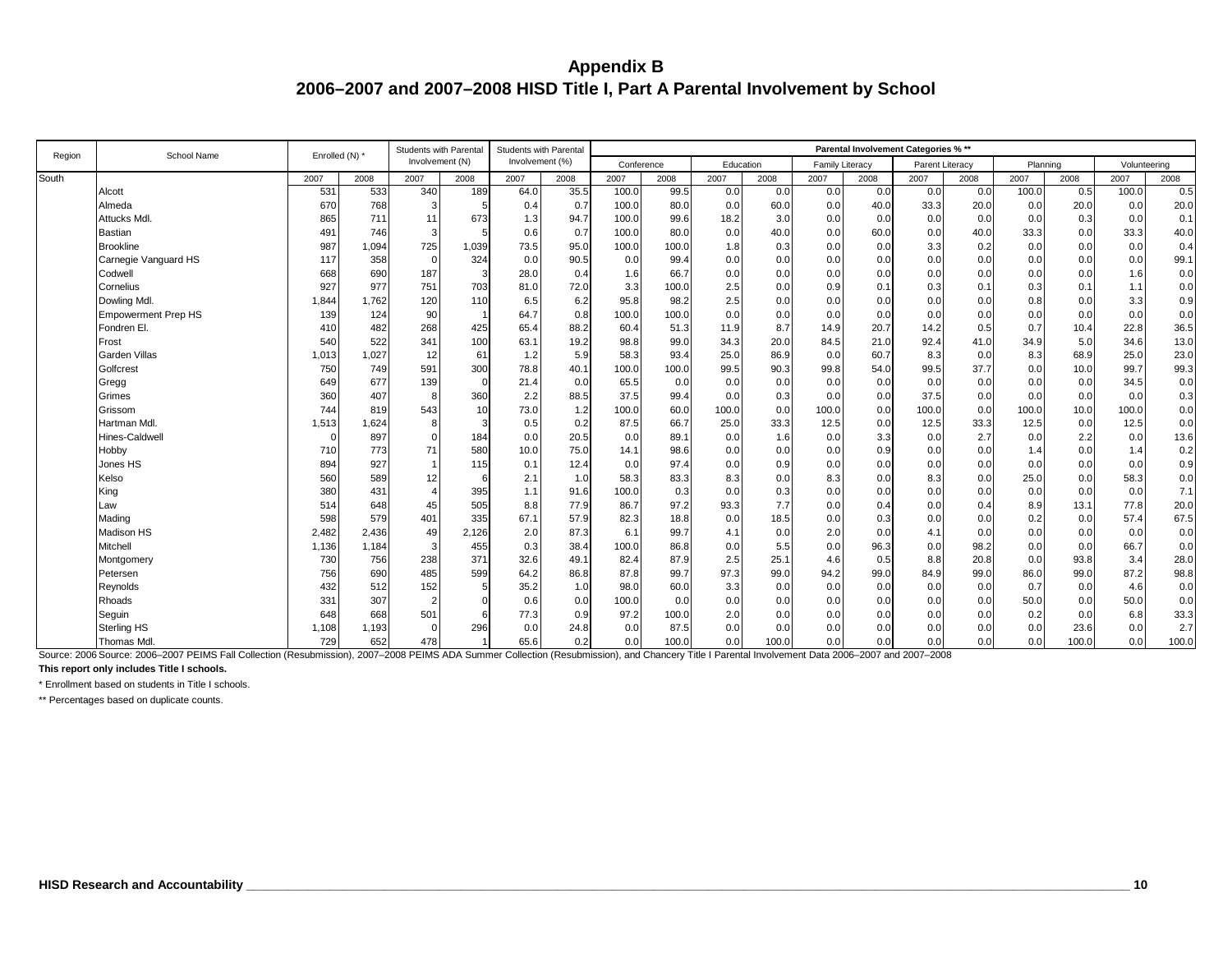| Region      | School Name                                                                                                                                                                                       | Enrolled (N) * |        |                 |        | Students with Parental Students with Parental |      |            |      |                  |           |                 |      | Parental Involvement Categories % ** |                 |      |          |              |      |
|-------------|---------------------------------------------------------------------------------------------------------------------------------------------------------------------------------------------------|----------------|--------|-----------------|--------|-----------------------------------------------|------|------------|------|------------------|-----------|-----------------|------|--------------------------------------|-----------------|------|----------|--------------|------|
|             |                                                                                                                                                                                                   |                |        | Involvement (N) |        | Involvement (%)                               |      | Conference |      |                  | Education | Family Literacy |      |                                      | Parent Literacy |      | Planning | Volunteering |      |
| South cont. |                                                                                                                                                                                                   | 2007           | 2008   | 2007            | 2008   | 2007                                          | 2008 | 2007       | 2008 | 2007             | 2008      | 2007            | 2008 | 2007                                 | 2008            | 2007 | 2008     | 2007         | 2008 |
|             | Windsor Village                                                                                                                                                                                   | 764            | 811    |                 |        | 0.3                                           | 0.61 | 50.0       | 20.0 | 50.0             | 0.0       | 50.0            | 60.0 | 50.0                                 | 0.0             | 0.0  | 0.0      | 50.0         | 0.0  |
|             | Woodson El.                                                                                                                                                                                       | 207            | 216    | 118             |        | 57.0                                          | 3.7  | 3.4        | 87.5 | 0.8 <sub>1</sub> | 0.0       | 0.8             | 62.5 | 0.8                                  | 0.0             | 0.8  | 0.0      | 0.8          | 25.0 |
|             | Woodson Mdl.                                                                                                                                                                                      | 816            | 786    | 432             |        | 52.9                                          | 0.8  | 0.5        | 33.3 | 0.0              | 0.0       | 0.0             | 16.7 | 0.0                                  | 16.7            | 0.7  | 0.0      | 0.2          | 16.7 |
|             | <b>Worthing HS</b>                                                                                                                                                                                | 1.024          | 1,096  |                 | 12     | 0.0                                           | 1.1  | 0.0        | 75.0 | 0.0              | 0.0       | 0.0             | 0.0  | 0.0                                  | 0.0             | 0.0  | 0.0      | 0.0          | 0.0  |
|             | Young                                                                                                                                                                                             | 309            | 469    | 91              | 59     | 29.4                                          | 12.6 | 81.3       | 32.2 | 0.0              | 71.2      |                 | 0.0  | 1.1                                  | 0.0             | 2.2  | 0.0      |              | 10.2 |
|             |                                                                                                                                                                                                   |                |        |                 |        |                                               |      |            |      |                  |           |                 |      |                                      |                 |      |          |              |      |
|             | <b>Region Total</b>                                                                                                                                                                               | 28,346         | 30.690 | 7.225           | 10,380 | 25.5                                          | 33.8 | 66.4       | 89.0 | 25.7             | 12.2      | 26.8            | 13.2 | 27.0                                 | 12.4            | 20.0 | 11.6     | 34.1         | 18.4 |
|             | Source: 2006 Source: 2006-2007 PEIMS Fall Collection (Resubmission), 2007-2008 PEIMS ADA Summer Collection (Resubmission), and Chancery Title I Parental Involvement Data 2006-2007 and 2007-2008 |                |        |                 |        |                                               |      |            |      |                  |           |                 |      |                                      |                 |      |          |              |      |

**This report only includes Title I schools.**

\* Enrollment based on students in Title I schools.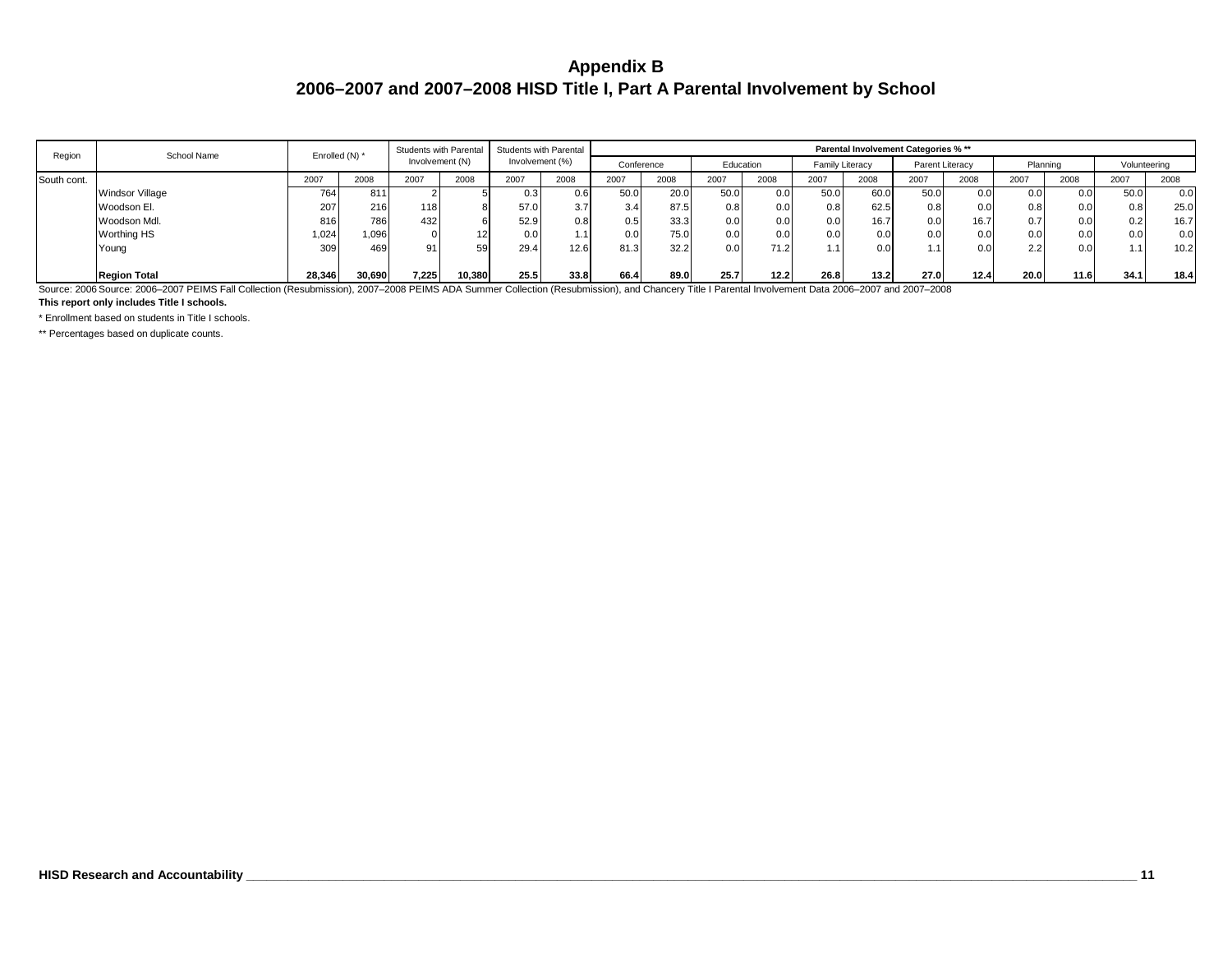| Region | School Name       | Enrolled (N) * |       | <b>Students with Parental</b> |       | <b>Students with Parental</b> |                 |            |                 |           |      |                        |      | Parental Involvement Categories % ** |      |          |                 |              |       |
|--------|-------------------|----------------|-------|-------------------------------|-------|-------------------------------|-----------------|------------|-----------------|-----------|------|------------------------|------|--------------------------------------|------|----------|-----------------|--------------|-------|
|        |                   |                |       | Involvement (N)               |       | Involvement (%)               |                 | Conference |                 | Education |      | <b>Family Literacy</b> |      | Parent Literacy                      |      | Planning |                 | Volunteering |       |
| West   |                   | 2007           | 2008  | 2007                          | 2008  | 2007                          | 2008            | 2007       | 2008            | 2007      | 2008 | 2007                   | 2008 | 2007                                 | 2008 | 2007     | 2008            | 2007         | 2008  |
|        | Anderson          | 711            | 749   | 439                           | 237   | 61.7                          | 31.6            | 98.4       | 98.3            | 0.9       | 82.3 | 16.4                   | 84.0 | 0.0                                  | 80.2 | 0.5      | 0.0             | 2.3          | 0.0   |
|        | Ashford           | 519            | 489   | 258                           | 407   | 49.7                          | 83.2            | 82.9       | 95.8            | 0.0       | 0.0  | 8.9                    | 19.7 | 0.0                                  | 0.0  | 0.0      | 0.2             | 8.1          | 29.0  |
|        | Askew             | 860            | 954   | 389                           | 520   | 45.2                          | 54.5            | 68.9       | 92.3            | 56.8      | 10.6 | 9.0                    | 28.7 | 7.7                                  | 93.8 | 1.0      | 2.5             | 1.8          | 18.3  |
|        | <b>Bell</b>       | 732            | 851   | 566                           | 472   | 77.3                          | 55.5            | 100.0      | 79.2            | 5.5       | 0.0  | 0.4                    | 0.4  | 0.7                                  | 0.0  | 0.5      | 0.0             | 0.5          | 0.0   |
|        | Benavidez         | 976            | 1,073 | 382                           | 361   | 39.1                          | 33.6            | 100.0      | 81.7            | 28.5      | 0.0  | 0.5                    | 25.2 | 0.8                                  | 23.8 | 0.0      | 1.4             | 0.5          | 0.8   |
|        | Bonham            | 1,063          | 1,094 | 241                           | 322   | 22.7                          | 29.4            | 95.4       | 5.3             | 1.7       | 0.0  | 2.1                    | 9.6  | 2.5                                  | 9.9  | 0.0      | 1.6             | 2.1          | 0.0   |
|        | <b>Braeburn</b>   | 909            | 981   | 692                           | 922   | 76.1                          | 94.0            | 84.1       | 92.2            | 12.1      | 7.7  | 0.3                    | 8.1  | 7.5                                  | 0.0  | 48.6     | 31.0            | 19.7         | 20.6  |
|        | <b>Briargrove</b> | 245            | 220   | 19                            | 180   | 7.8                           | 81.8            | 78.9       | 99.4            | 0.0       | 0.0  | 0.0                    | 0.0  | 0.0                                  | 0.0  | 10.5     | 4.4             | 89.5         | 13.3  |
|        | Briarmeadow El.   | 396            | 391   | 51                            |       | 12.9                          | 1.3             | 94.1       | 80.0            | 0.0       | 40.0 | 0.0                    | 60.0 | 0.0                                  | 60.0 | 21.6     | 0. <sub>C</sub> | 47.1         | 20.0  |
|        | Briarmeadow Mdl.  | 110            | 126   | 50                            |       | 45.5                          | 0. <sub>C</sub> | 100.0      | 0. <sub>C</sub> | 0.0       | 0.0  | 0.0                    | 0.0  | 0.0                                  | 0.0  | 8.0      | 0.0             | 24.0         | 0.0   |
|        | Challenge HS      | 379            | 404   | 246                           | 387   | 64.9                          | 95.8            | 89.4       | 100.0           | 0.0       | 0.0  | 0.0                    | 0.0  | 0.0                                  | 0.0  | 0.0      | 100.0           | 0.0          | 100.0 |
|        | Condit            | 177            | 181   | 80                            | 176   | 45.2                          | 97.2            | 97.5       | 64.2            | 0.0       | 7.4  | 0.0                    | 0.0  | 0.0                                  | 0.0  | 0.0      | 0.6             | 0.0          | 15.9  |
|        | Cunningham        | 671            | 710   | 292                           | 479   | 43.5                          | 67.5            | 100.0      | 97.7            | 0.3       | 10.4 | 0.3                    | 15.7 | 8.2                                  | 0.0  | 0.3      | 0.0             | 21.6         | 10.4  |
|        | Elrod             | 538            | 595   | 327                           | 528   | 60.8                          | 88.7            | 97.2       | 100.0           | 3.4       | 0.8  | 3.4                    | 0.4  | 1.8                                  | 0.4  | 3.1      | 0.4             | 4.0          | 1.1   |
|        | Emerson           | 718            | 901   | 581                           | 381   | 80.9                          | 42.3            | 9.1        | 80.6            | 0.2       | 0.0  | 4.3                    | 56.2 | 0.9                                  | 13.4 | 0.3      | 0.0             | 1.7          | 4.5   |
|        | Foerster          | 693            | 794   | 459                           | 690   | 66.2                          | 86.9            | 30.1       | 80.6            | 0.0       | 21.4 | 0.0                    | 38.4 | 0.0                                  | 0.7  | 0.0      | 0.3             | 0.0          | 0.3   |
|        | Fondren Mdl.      | 832            | 828   | 501                           | 683   | 60.2                          | 82.5            | 100.0      | 20.4            | 0.0       | 0.0  | 7.0                    | 0.1  | 1.2                                  | 0.0  | 0.0      | 0.0             | 0.0          | 0.0   |
|        | Gordon            | 407            | 393   | 252                           | 346   | 61.9                          | 88.0            | 96.4       | 74.6            | 11.1      | 63.0 | 1.2                    | 0.0  | 48.4                                 | 0.3  | 2.0      | 17.6            | 0.4          | 12.7  |
|        | <b>Grady Mdl</b>  | 544            | 524   | 290                           | 474   | 53.3                          | 90.5            | 12.8       | 16.5            | 7.9       | 90.7 | 0.0                    | 0.0  | 0.0                                  | 6.8  | 2.8      | 6.8             | 3.4          | 6.8   |
|        | Gross             | 799            | 878   | 23                            | 44    | 2.9                           | 5. <sub>C</sub> | 21.7       | 27.3            | 4.3       | 0.0  | 4.3                    | 0.0  | 30.4                                 | 0.0  | 0.0      | 81.8            | 4.3          | 77.3  |
|        | Halpin            | 409            | 491   | 178                           | 402   | 43.5                          | 81.9            | 100.0      | 94.0            | 67.4      | 71.1 | 56.7                   | 54.0 | 5.1                                  | 0.2  | 0.0      | 0. <sub>C</sub> | 5.1          | 7.7   |
|        | Herod             | 229            | 727   | 168                           | 692   | 73.4                          | 95.2            | 61.9       | 99.7            | 0.0       | 12.6 | 53.0                   | 0.0  | 0.0                                  | 0.0  | 20.2     | 4.5             | 3.6          | 6.1   |
|        | Johnston Mdl.     | 1,351          | 1,387 | 764                           | 1,316 | 56.6                          | 94.9            | 28.5       | 38.2            | 0.0       | 0.0  | 13.7                   | 12.5 | 0.0                                  | 6.7  | 0.0      | 0. <sub>C</sub> | 0.0          | 2.5   |
|        | Kaleidoscope Mdl. | 97             | 87    |                               |       | 1.0                           | 1.1             | 100.0      | 100.0           | 0.0       | 0.0  | 0.0                    | 0.0  | 0.0                                  | 0.0  | 0.0      | 0.0             | 0.0          | 0.0   |
|        | Kolter            | 171            | 136   | 89                            | 124   | 52.0                          | 91.2            | 100.0      | 100.0           | 0.0       | 0.0  | 0.0                    | 0.0  | 0.0                                  | 2.4  | 0.0      | 0.0             | 0.0          | 0.0   |
|        | Las Americas Mdl. | 112            | 130   | 3                             |       | 2.7                           | 1.5             | 66.7       | 100.0           | 0.0       | 0.0  | 0.0                    | 0.0  | 0.0                                  | 0.0  | 66.7     | 0.0             | 33.3         | 0.0   |
|        | Lee HS            | 1,944          | 2,179 |                               | 288   | 0.4                           | 13.2            | 75.0       | 98.3            | 12.5      | 0.3  | 0.0                    | 0.0  | 0.0                                  | 0.0  | 12.5     | 0.3             | 12.5         | 0.3   |
|        | <b>Liberty HS</b> | 205            | 270   |                               |       | 0.0                           | 0.7             | 0.0        | 0.0             | 0.0       | 0.0  | 0.0                    | 0.0  | 0.0                                  | 0.0  | 0.0      | 0.0             | 0.0          | 0.0   |
|        | Long Mdl.         | 1,320          | 1,217 | 184                           | 321   | 13.9                          | 26.4            | 31.0       | 68.8            | 40.8      | 24.0 | 6.0                    | 28.3 | 34.8                                 | 2.8  | 23.4     | 1.6             | 3.3          | 0.0   |
|        | Longfellow        | 635            | 745   | 3                             | 694   | 0.5                           | 93.2            | 100.0      | 100.0           | 0.0       | 18.4 | 0.0                    | 0.0  | 0.0                                  | 2.2  | 0.0      | 0.1             | 0.0          | 0.1   |
|        | Lovett            | 659            | 677   | 479                           | 23    | 72.7                          | 3.4             | 99.4       | 95.7            | 0.2       | 95.7 | 0.0                    | 69.6 | 100.0                                | 69.6 | 0.0      | 52.2            | 0.0          | 73.9  |
|        | McNamara          | 764            | 793   | 616                           | 15    | 80.6                          | 1.9             | 99.2       | 60.0            | 80.8      | 20.0 | 80.4                   | 26.7 | 79.9                                 | 13.3 | 0.0      | 0.0             | 80.0         | 26.7  |
|        | Milne             | 707            | 703   | 375                           |       | 53.0                          | 1.3             | 73.9       | 33.3            | 5.6       | 0.0  | 34.9                   | 0.0  | 0.8                                  | 0.0  | 0.0      | 0. <sub>C</sub> | 4.5          | 0.0   |
|        | Mistral           | 392            | 419   |                               |       | 0.0                           | 0.2             | 0.0        | 100.0           | 0.0       | 0.0  | 0.0                    | 0.0  | 0.0                                  | 0.0  | 0.0      | 100.0           | 0.0          | 0.0   |
|        | Neff              | 1,101          | 1.177 | 881                           | 1,018 | 80.0                          | 86.5            | 99.5       | 24.7            | 8.6       | 4.0  | 21.2                   | 0.1  | 1.2                                  | 0.9  | 0.6      | 16.5            | 13.8         | 98.8  |

Source: 2006 Source: 2006–2007 PEIMS Fall Collection (Resubmission), 2007–2008 PEIMS ADA Summer Collection (Resubmission), and Chancery Title I Parental Involvement Data 2006–2007 and 2007–2008

**This report only includes Title I schools.**

\* Enrollment based on students in Title I schools.